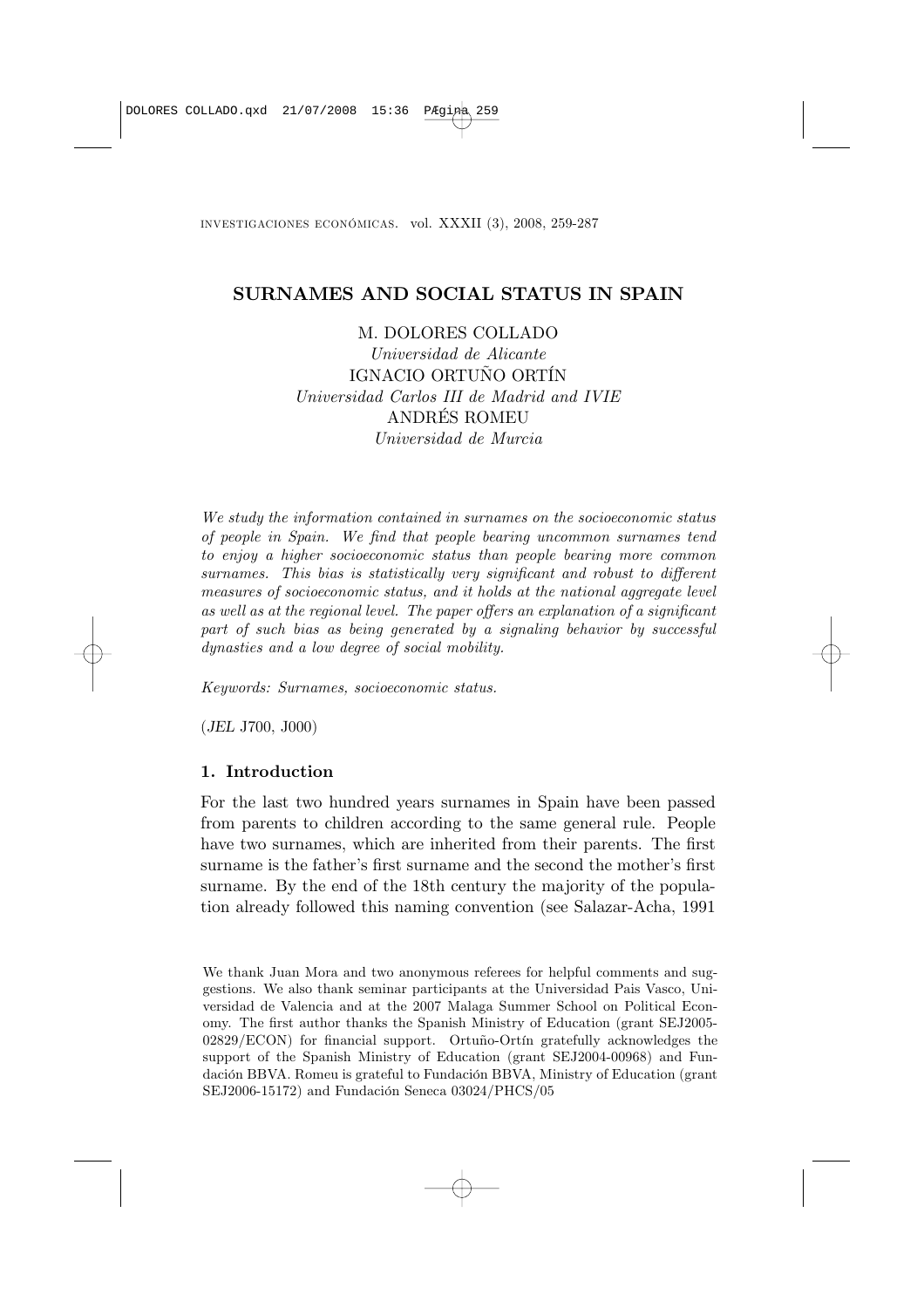and Fauré et al., 2001 for a History of the Spanish surname evolution), which become legally binding after the introduction of the Civil Registry in  $1870<sup>1</sup>$ . Foreign immigration has been only quantitatively important after the end of the 1990's so that most of the surnames borne by the current generations of Spaniards already existed in the 19th century and even earlier.

Thus, surnames contain information that might link current generations with previous ones. Besides the obvious use of this type of information in Genealogy and Family Studies, surnames have been used to analyze several issues in areas such as Population Genetics and Health Sciences. This is because the distribution of surnames contains relevant information about geographical mobility and the mating structure in a society. Since there are links between surnames and genotypes, scientists working in Population Genetics have incorporated the distribution of surnames into the analysis of population genetic structures (see Lasker, 1985, Jobling, 2001 and Colantonio et al., 2003 for a survey). In Health Science, surnames can be useful in studying the relationship between levels of inbreeding and prevalence of certain types of tumours and other diseases of genetic origin (see for example Holloway and Soafer, 1992). In Economics, the study of surnames has been mostly applied in the analysis of very specific discrimination and social integration problems (see for example Einav and Yariv, 2006, Goldin and Shim, 2004 or Bagüés, 2004), in issues of intergenerational transmission of preferences (Collado, Ortuño-Ortin and Romeu, 2006) and particularly, in the study of intergenerational social mobility (Güell, Rodriguez-Mora and Telmer, 2007).

In this paper we study the information of surnames about the socioeconomic status of people using data on surname frequencies in Spain. We use several different sources to collect this information, the most important being the telephone directory (Yellow and White pages). We also use other sources such as, for example, the list of the names of the Spanish university professors, the lists of political candidates to the Congress and the Senate, and the electoral census of 1890 for the Spanish province of Murcia. The total number of surnames in Spain is quite large, thus we do not analyze the socioeconomic status of people

<sup>&</sup>lt;sup>1</sup>There have been some changes in naming conventions during the past decades. The law now allows for changes in the order of surnames. This practice, however, is rather unusual and responds to personal motivations, for instance preserving the mother's surname in the subsequent generation.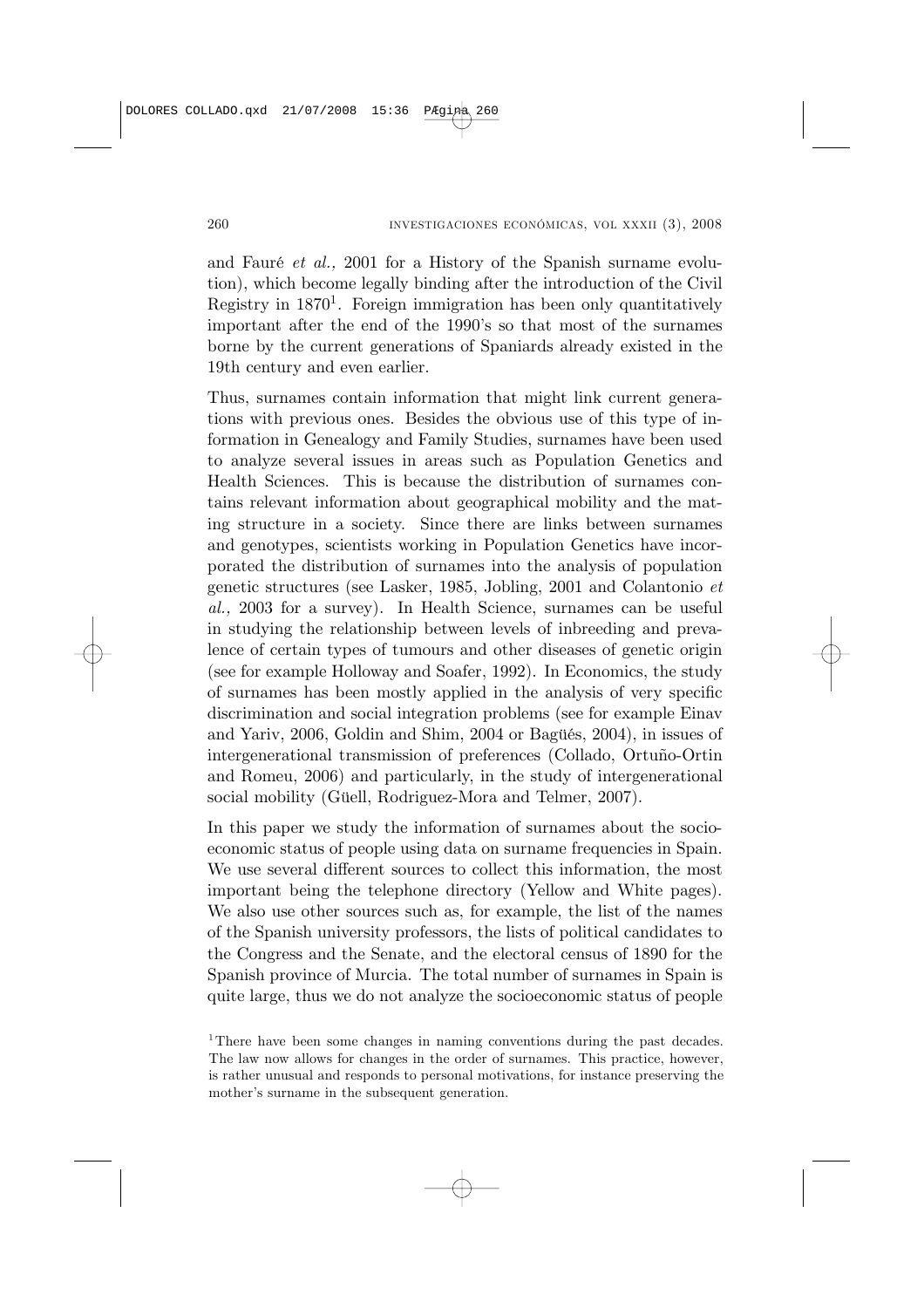bearing any specific name. We classify surnames by size, i.e. by the total number of people bearing it. For example, the surname with the biggest size is García (with 3.5% of the population bearing it), and there are over 100,000 surnames of size one, i.e. surnames that are borne by just a single person.

We show that there exists a relationship between socioeconomic status and surname size. People enjoying a better socioeconomic status have a larger (smaller) probability of bearing a small-size (large-size) surname as compared to the whole population. This result is statistically very significant and robust to different alternative definitions of socioeconomic status, and it holds at the national aggregate level as well as at the regional level. Moreover, we find that such *bias* on the size of surnames and the socioeconomic status was already present in the 19th century.

Much of this paper is empirically descriptive and seeks different sources of evidence to support the above claim. However, in the last section of the paper we also try to get a deeper insight on this socioeconomic bias of the Spanish surname distribution. We claim that most of the bias arises as the result of the combination of two forces: a low degree of social mobility and the role of the surname as a signaling device for successful dynasties. Many of the smallest surnames in the 20th century did not exist in the 19th century. They proceed from different sources, namely, foreign surnames, new spelling variants of old surnames and the combination of two previous surnames into a new double-barrelled surname. Regarding the latter, Bagüés (2004) already noticed a high frequency of double-barrelled surnames among certain high-status professions in Spain. We investigate this issue and claim that an important part of the socioeconomic bias arises from such double-barrelled surnames in the following way. A successful person (and its offspring) with rather uncommon first surname passes the surnames in the standard way. However, a successful person (or its offspring) with a very common first surname might combine such surname with its second one to form a double-barrelled first surname (often joined with a hyphen) to distinguish himself or his descendants from other people2. Thus, every time a person enjoying a high so-

<sup>&</sup>lt;sup>2</sup>The practice of changing the name to make it more distinguished is probably very old and widespread across different societies. However, the way it has been done in Spain since the XIX century is different from the one observed in other countries where a new surname is formed when a man's and woman's family names are combined on marriage. Changing the name to make it more distinguished seems to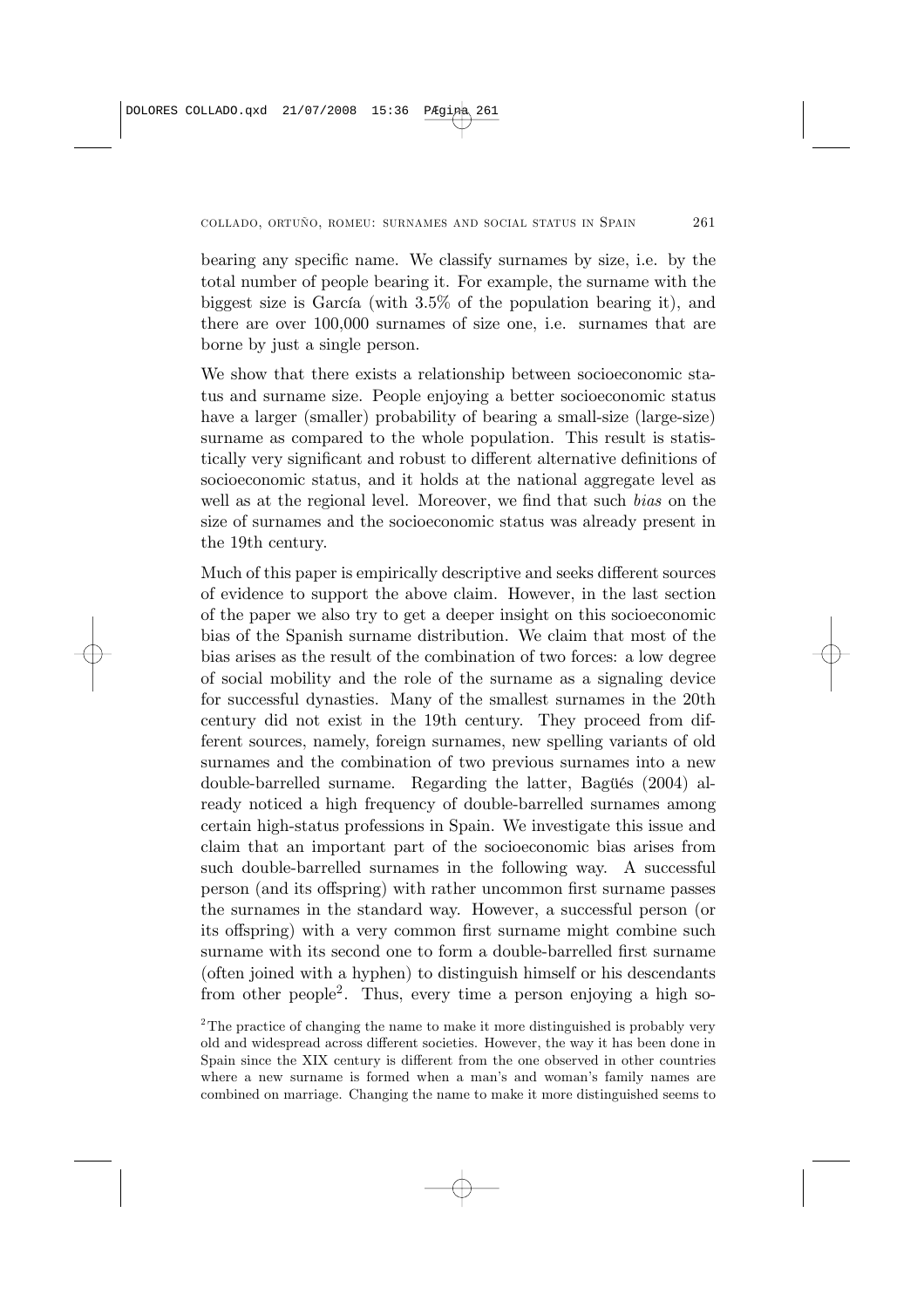cioeconomic status creates a new surname by combining his first very common surname with his second one, the number of people with high status level and common surnames decreases and the opposite happens with the number of people with high status and uncommon surnames. It will be argued that this signaling practice explains an important part of the current generation bias in socioeconomic status and size of the surname. Such bias also requires a lack of perfect intergenerational social mobility. If the socioeconomic status of people were independent of the status of their parents the bias would arise only from successful people themselves combining their two surnames. Their descendants would enjoy a high status with the same probability as anybody else in society so that would not contribute to the bias. We will show that, not surprisingly, the data does not support such a perfect social mobility scenario.

Even though the creation of double-barrelled surnames explains an important part of the bias, it is not enough to fully explain it. Thus, we will argue that the bias that still remains to be accounted for after allowing for the double-barrelled practice is the result of migration processes and/or bias inherited from the 19th century. Many foreign migrants bear surnames that are small in Spain. If immigrants tend to have a high socioeconomic status, part of the bias could be explained by such foreign surnames. Most recent foreign immigrants have only one surname and have been excluded from our sample. However, native descendants of foreign immigrants have two surnames and could not be excluded from our sample. The effect of this flow of new surnames on the bias is however inconclusive: it may either reinforce or decrease the bias depending on the relative social status of immigrants. Furthermore, the number of adult descendants of immigrants in Spain is quite low and, consequently, the possible contribution of their surnames to the bias is probably unimportant. Thus, we shall argue that most of the current bias that is not generated by double-barrelled surnames is mostly inherited from the 19th century bias. Before the introduction of the Civil Registry in 1870 there were different ways

be a very common practice in Spain already in the XVII century, as the following poem by Calderón de la Barca shows: "Si a un padre un hijo querido/a la guerra se le va,/ para el camino le da/ un Don y un buen apellido./ El que Ponce se ha llamado/se añade luego León,/ el que Guevara, Ladrón/y Mendoza el que es Hurtado./ Yo conocí un tal por cual/ que a cierto Conde servía/ y Sotillo se decía;/ creció un poco su caudal/ salió de mísero y roto,/ hizo una ausencia de un mes,/ conocile yo después/ y ya se llamaba Soto./ Vino a fortuna mejor, eran sus nombres de gonces,/ llegó a ser rico y entonces/ se llamó Sotomayor."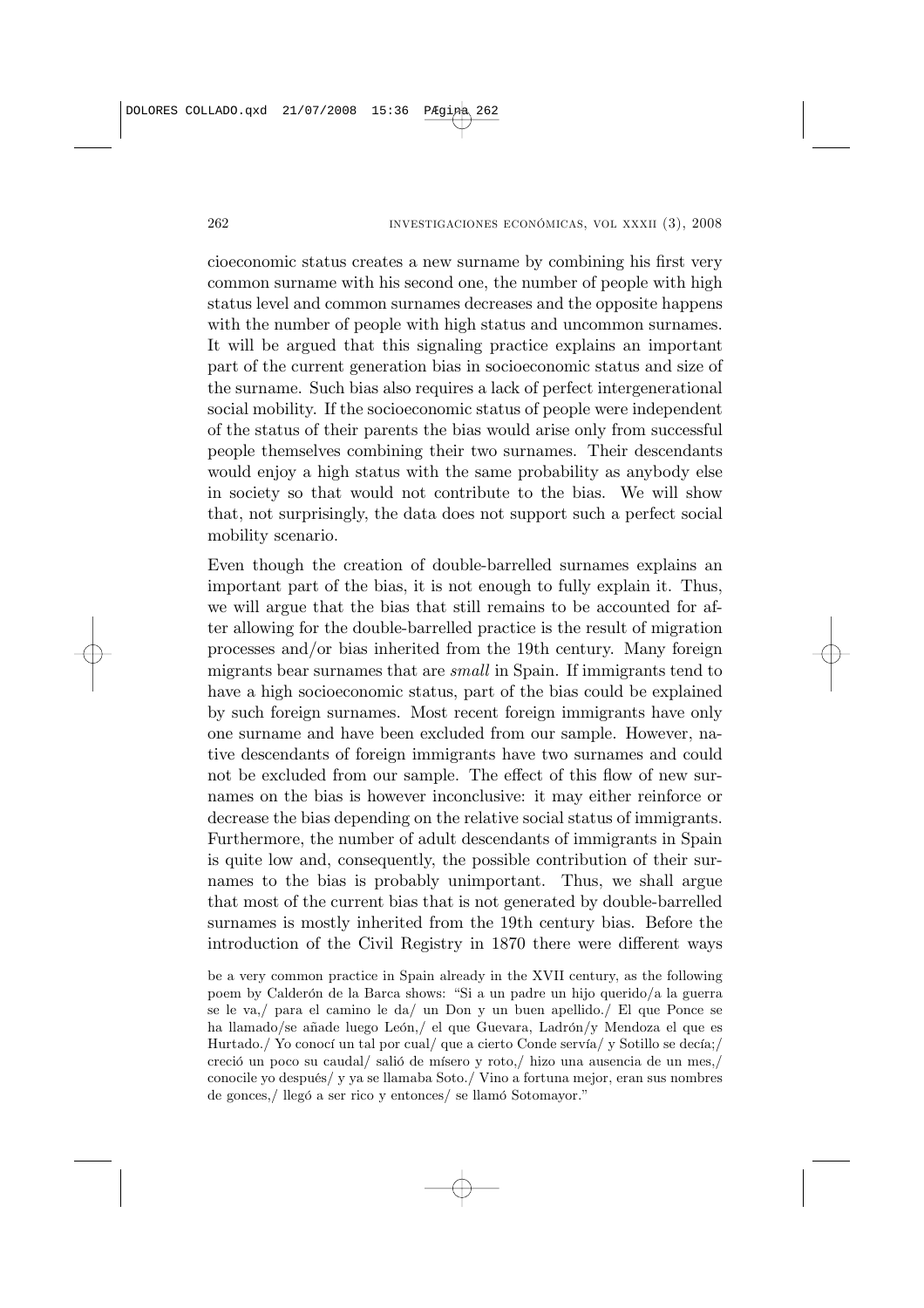to change one's surname and it was not legally binding to follow the traditional naming convention. Many high-status people in the 19th century gave to their offspring distinguished surnames (that in most cases were very "small") which did not have to be double-barrelled. We investigate this issue analyzing the 1890 census of a Spanish region and find a bias quantitatively similar to the current one. However, we also find that indeed the frequency of double-barrelled surnames was much lower than in the present period. If we are right and part of the current bias comes from such adoption of small surnames during the 19th century it suggests that the degree of social mobility in Spain has probably been quite low.

Güell, Rodríguez-Mora and Telmer (2007) have developed a very interesting method for measuring the degree of intergenerational social mobility using a measure of the information content of surnames in one census. In the theoretical model they characterize the joint distribution of surnames and income and then analyze the link between social mobility and the information content of surnames. Although the main focus of the empirical part of their paper is measuring social mobility, they also show that surnames contain socioeconomic information and, similar to our results, find a negative relationship between size of the surname and socioeconomic status. Namely, in an OLS regression of years of education against surname frequency they obtain a negative coefficient. Our work differs from theirs in a number of ways. First, they use census data, which is clearly an advantage with respect to our data sets. However, the census they use only refers to the region of Catalonia whereas we use several alternative sources of data covering the whole country. Second, we measure the bias using a different methodology which does not restrict the relationship to be linear, and therefore it allows us to quantify the magnitude of the bias across the whole surname distribution. Third, we assess the contribution of the new double-barrelled surnames to the bias, and we argue that such surnames are created as a signaling device for successful dynasties.

The remainder of the paper is organized as follows. Section 2 provides a description of the statistical methodology used in the paper. Section 3 describes the main database used, namely, the telephone directory, and contains the main empirical results. Section 4 provides the empirical results using other databases. Section 5 analyzes data from the 19th century. Section 6 provides an explanation of our main empirical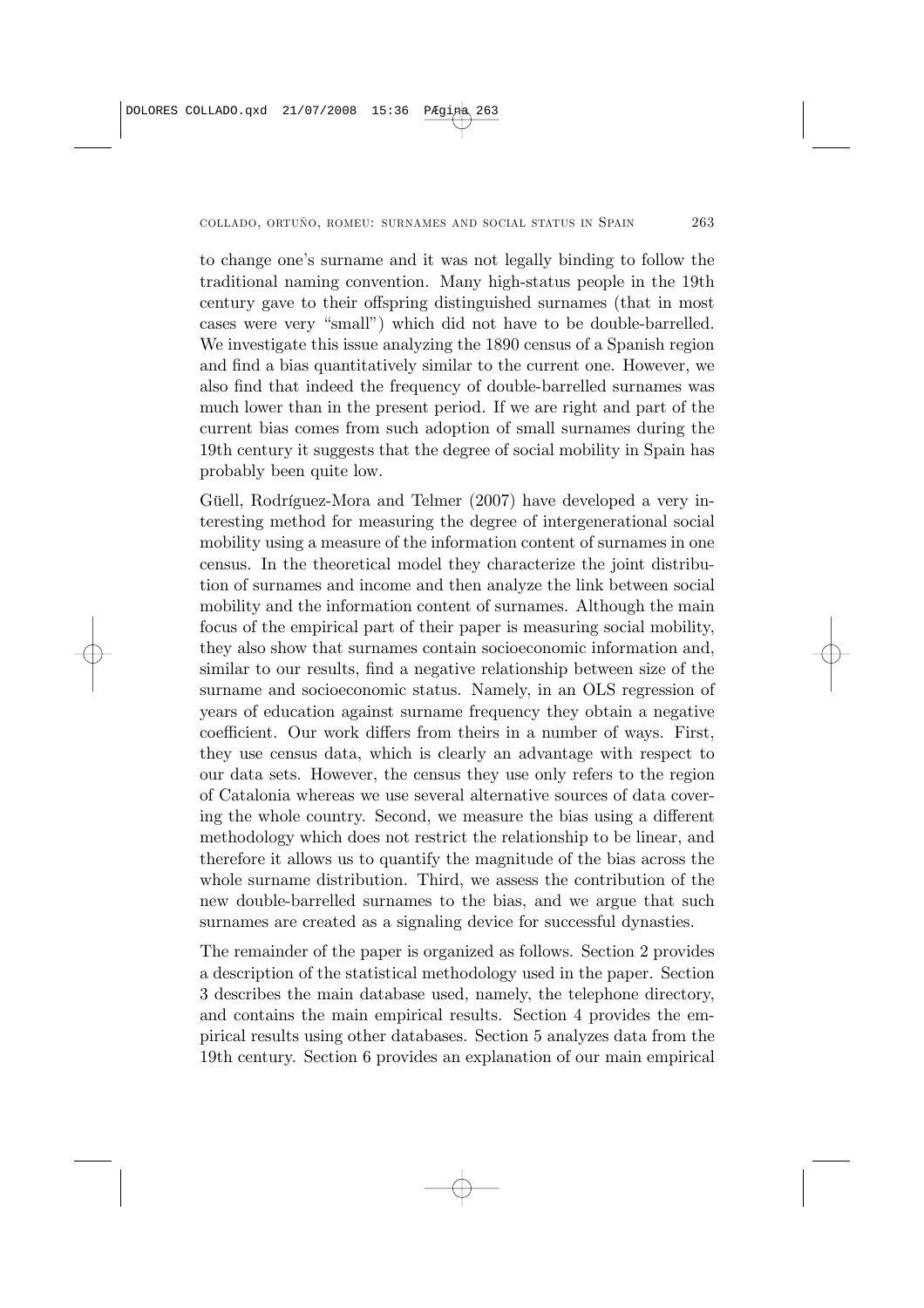findings. Section 7 concludes with suggestions for possible extensions and future research.

## 2. Statistical analysis

Surnames will be informative about the socioeconomic status if the distribution of surnames differs substantially among different socioeconomic groups. We will use data on the distribution of surnames for the whole population and for several samples of people from different socioeconomic groups. Then, our testing strategy will focus on the comparison between the observed distribution of surnames in a given sample and the distribution of surnames in the whole population3. Even though we have information on the specific surnames of the whole population, we are not going to directly compare the distribution of all surnames in the sample and in the population. The reason is that we are not interested in the information any particular surname may have, but on the potential relationship between the frequency of the name and the socioeconomic status. In particular, we claim that people bearing very infrequent surnames are more likely to enjoy a high socioeconomic status than people bearing very common names. Then, what we have to do is to group surnames according to their size, where the size is the number of people that bear the surname in the population. Thus, we will have surnames of size one, that are those bear by just one person in the population, surnames of size two, etc., and the random variable we will focus on will be the surname size. This grouping strategy allows us to test whether there is a relationship between the size of the surname and the socioeconomic status.

Let  $P = \{p_1, p_2, ..., p_M\}$  be the class partition of all the surnames according to their sizes, where  $M$  is the largest size in the population. Thus, surname i belongs to partition element  $p_i$  if and only if the size of surname i is equal to j. In the way we define the class  $P$  some of its elements might contain no surnames, i.e., there might be  $j$  such that  $p_j = {\emptyset}.$  Typically, we will find that the first sets in P contain many surnames and the last ones contain just one surname. For example,

<sup>&</sup>lt;sup>3</sup>A particular characteristic of the Spanish surnames is that each person has two surnames. Then, we split each actual individual in two fictitious individuals: the first one associated to his/her first surname and the second one associated to his/her second surname. For example, a person with surnames García López yields two persons in our analysis, one person named García and a second person named López.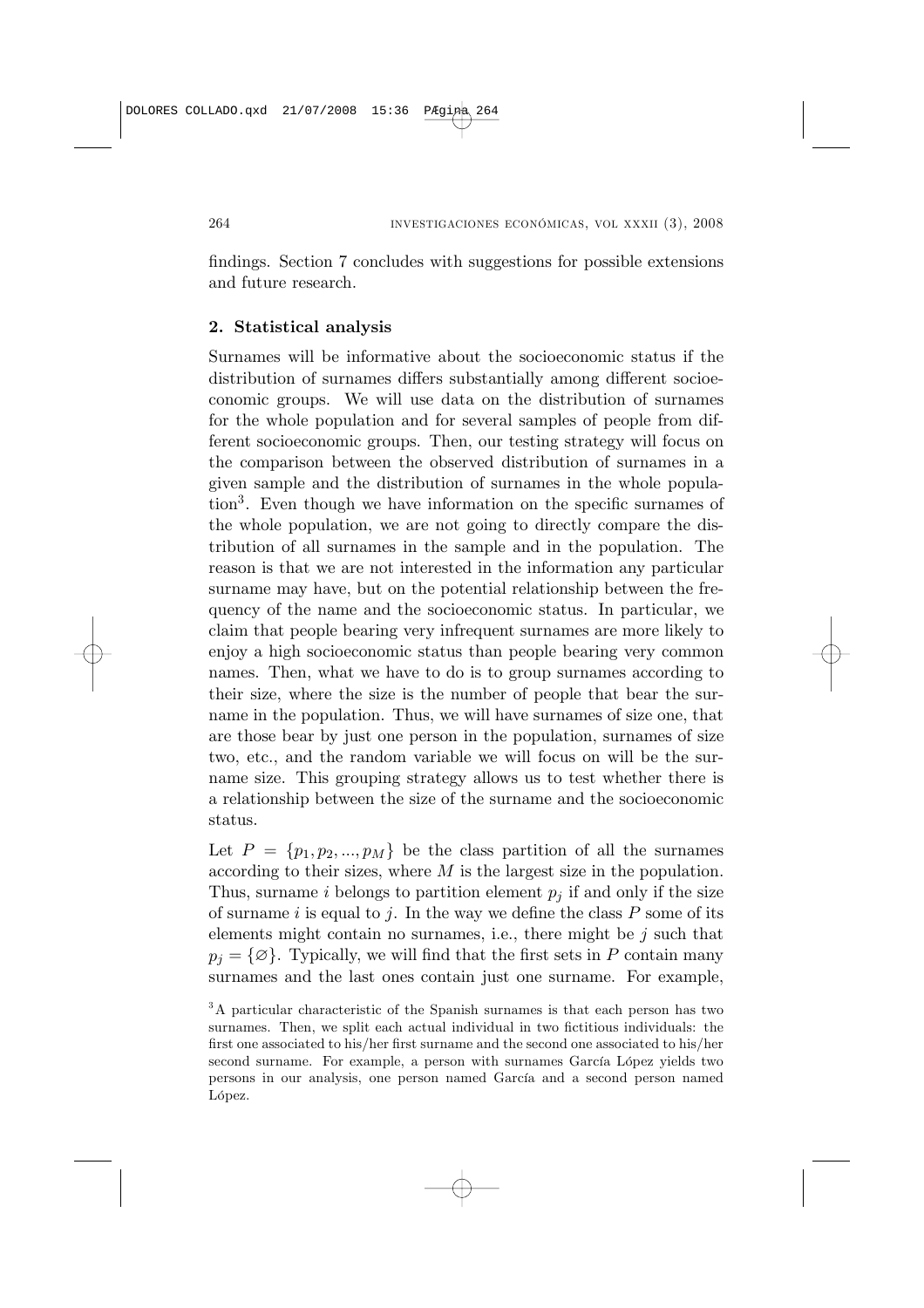in Spain there are more than  $100,000$  different surnames of size 1 (i.e. in set  $p_1$ ), while López is the only surname in  $p_{472,702}$  and the classes  $p_{462,761}$  to  $p_{472,701}$  are empty. If, we denote by  $|p_i|$  the number of people bearing a surname from the set  $p_i$ , then, the probability distribution of the variable of interest, that is the surname size, is given by the total share of  $p_i$ 

$$
q_j = \frac{|p_j|}{N},
$$

where  $N$  is the number of people in the population.

Assume we know the names of people having some socioeconomic characteristics belonging to a set  $Y$ . Typical elements of this set are different type of jobs and education levels. We assume that some elements of  $\overline{Y}$  can be classified as denoting a high socioeconomic status. For example, in the case where the characteristic  $i \in Y$  indicates being a Doctor we say that a person with such trait has a high socioeconomic status. Other traits, however, might not be identified with any socioeconomic level. Thus, the trait being a public servant does not contain much information on the social status of people having it.

Take any specific characteristic  $i \in Y$ . We denote by  $q_j^i$  the probability that a person with characteristic i has a surname of size  $i^4$ . For example, if i indicates *being a Doctor*,  $q_j^i$  is the percentage of doctors in the population with surnames of size one. If names do not contain any information on the socioeconomic status of agents, these probabilities are independent of the trait, and therefore,

$$
q_j^i = q_j \text{ for all } j = 1, 2, ..., M,
$$

and this is the null hypothesis that we are going to test.

Given that the surname size is a discrete variable, we could think of using a chi-squared goodness of fit test. The problem that arises at this stage is that some of the population probabilities  $q_i$  are too small to use a chi-squared test, even for rather large sample sizes. A solution would be to reduce the curse of dimensionality by considering a more reduced partition of the set of surnames, but then the question would be to determine which criteria to follow in order to choose a given partition since two different partitions may give contradictory results. For this reason we chose not to use a chi-square but a Kolmogorov-Smirnov (KS) test. The KS test was first designed for continuous distributions

<sup>&</sup>lt;sup>4</sup> i.e. a surname belonging to partition element  $p_j$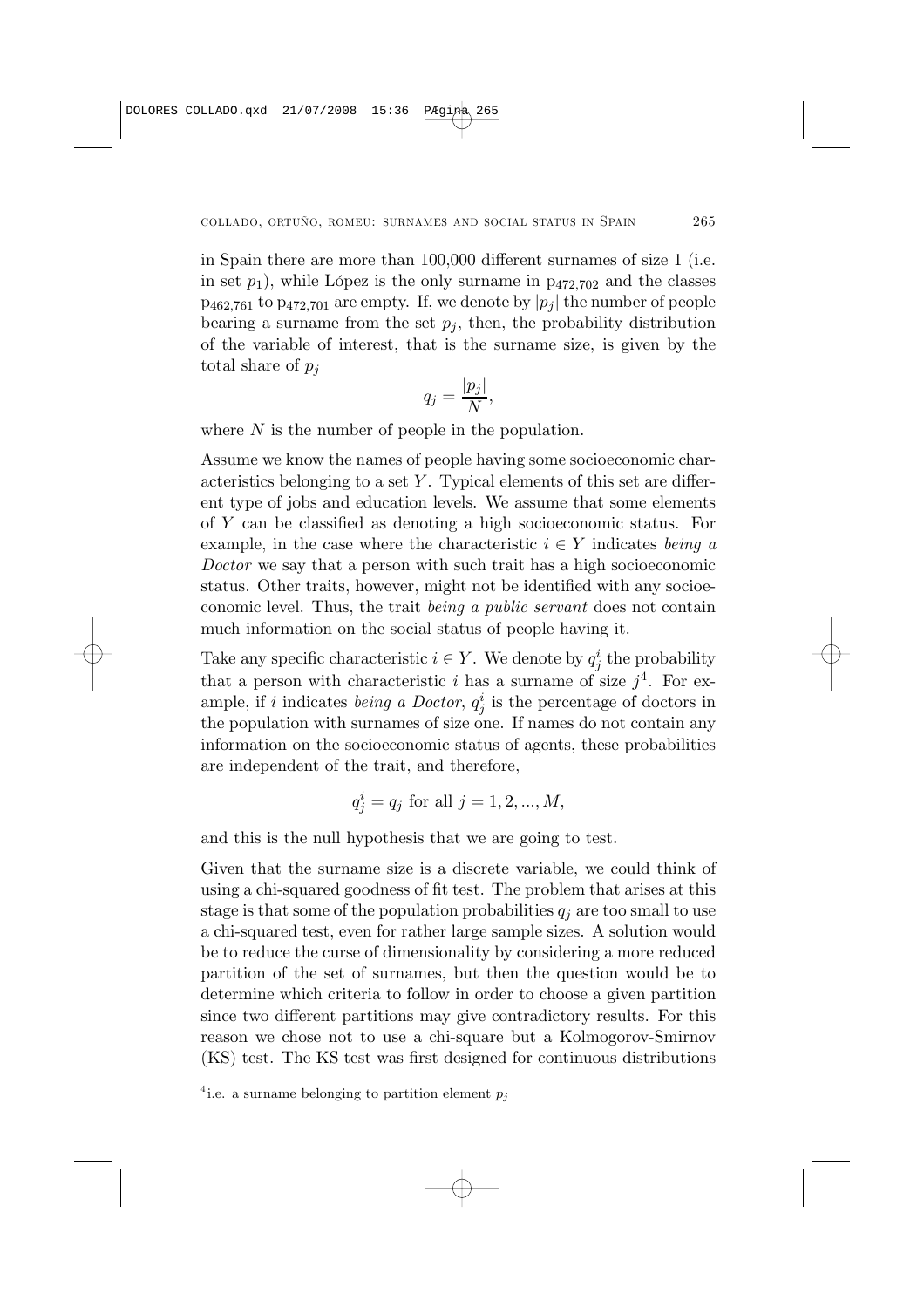but can be adapted to the case in which the distribution under the null has a finite number of *jumps*. The advantage of the KS test is that it is designed for continuous distributions, and therefore, we do not need to worry about negligible probabilities. Then, we will use the whole size partition  $P = \{p_1, p_2, ..., p_M\}$ . Without considering those sizes for which  $p_i = {\emptyset}$ , this class partitions the whole set of surnames in 2,825 which  $p_j - \chi_{j}$ , this class partitions the whole set of surfames in 2,025<br>subsets. Let's denote by  $F(s) = \sum_{j=1}^{[s]} q_j$  the distribution function of the surname size in the population, i.e.  $F(s)$  is the proportion of people in the population with surname size smaller or equal to  $s$ . Let's denote by  $\hat{F}(s) = \frac{1}{H} \sum_{h} I_{\{s_h^i \leq s\}}$  the empirical distribution of the surname sizes in a given sample, where  $H$  is the sample size and  $s_h^i$  is the size of the surname of individual  $h, h = 1, 2, ..., H$ . I.e.  $\hat{F}(s)$ is the proportion of individuals in the sample with surnames of size smaller or equal to s. Then, the (scaled) KS statistic is

$$
L_H = \frac{\sup}{s} \sqrt{H} \left| \hat{F}\left(s\right) - F\left(s\right) \right|
$$

The KS test is a non-parametric test that is extensively used in the literature. When the distribution  $F(s)$  is continuous, the asymptotic distribution of  $L_H$  under the null is characterized in Shorack and Wellner (1986) among others. Thus, the 5% critical value of the asymptotic test is 1.359 approximately. When the null distribution has a finite number of *jumps* or discontinuity points, as it is the case in our function  $F(\cdot)$ , asymptotic critical values for  $L_H$  can be obtained by simulation, provided that  $F(\cdot)$  is known at each jump. Appendix A3 shows how to obtain these critical values in our application.

The KS test will allow us to detect any deviation from the null hypothesis that surnames are uninformative about socioeconomic status. However, if the null is rejected, the KS test cannot help us in assessing the direction of the bias. For example, if we reject the null we will not be able to know whether is due to having more small size surnames in the sample than expected under the null, or more large size surnames, or any other reason. Then, we propose a complementary test procedure, which requires further grouping, but has the advantage of detecting the direction of the potential deviation from the population distribution. Let's first consider the random variable  $f_j^i$  that denotes, for any random sample of  $H$  people of status i, the proportion of people in the sample with surname of size  $j$ . This random variable has mean ¤

$$
E\left[f_j^i\right] = q_j^i
$$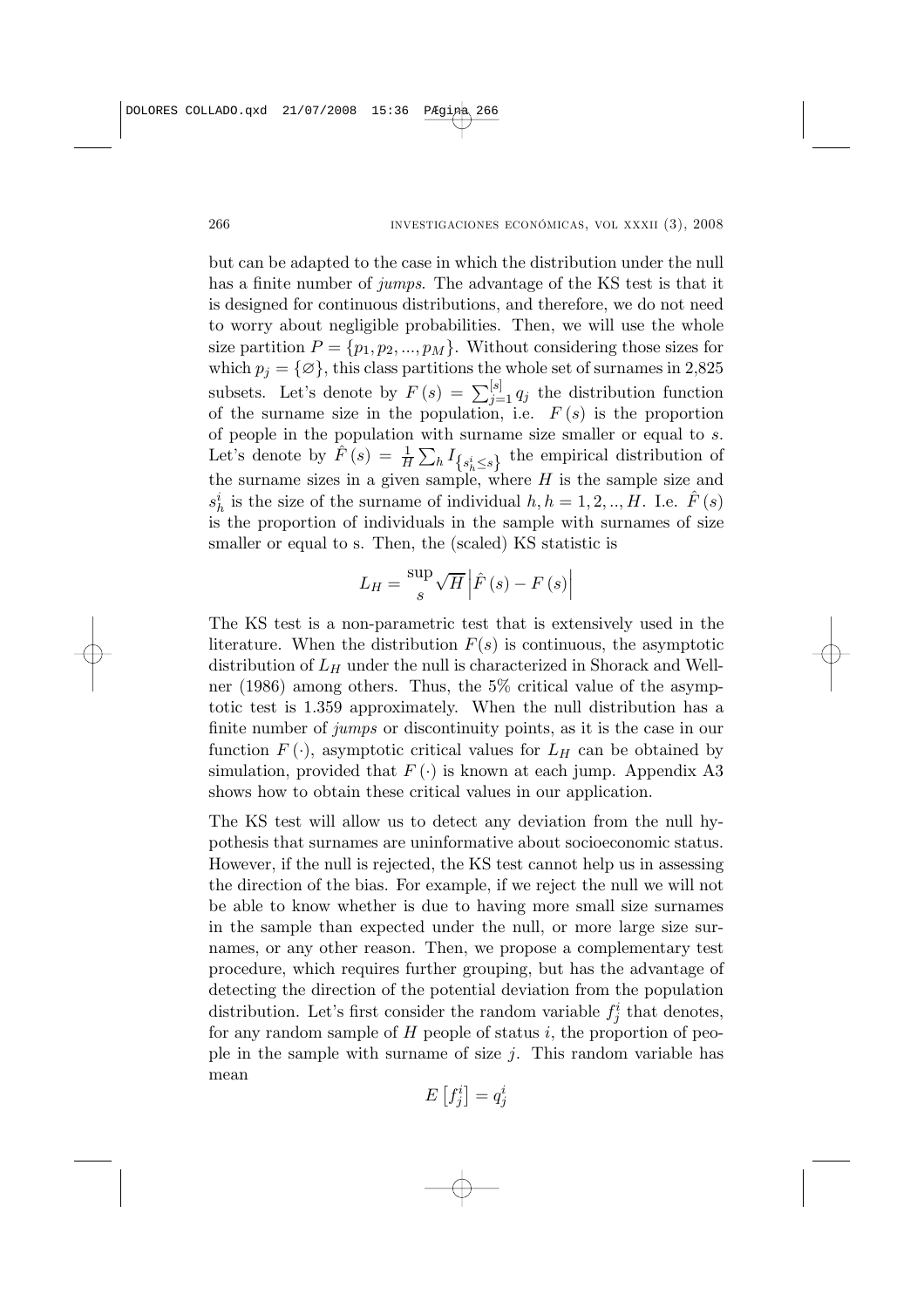and variance

$$
V\left[f_j^i\right] = \frac{q_j^i\left(1-q_j^i\right)}{H}.
$$

As we explain above, the hypothesis that surnames are uninformative about socioeconomic status implies that for any given trait  $i$  the probability of having a surname of size  $j(q_j^i)$  is independent of the trait and coincides with the probability for the whole population  $(q_i)$ . Then, for a random sample of  $H$  people with trait  $i$ , we could test the null hypothesis

$$
H_0: q_j^i = q_j,
$$

for any  $j = 1, 2, ..., M$ , using the test statistic

$$
\frac{f_j^i - q_j}{\sqrt{\frac{q_j(1-q_j)}{H}}}.
$$

This test statistic has a limiting normal distribution under the null. The problem we face is again that for most surname sizes (except for the most frequent ones), the population probabilities  $q_i$  are very small and therefore the test proposed above does not perform very well even for large sample sizes. Thus, we divide surnames in a small number of classes  $m$ . These classes are defined using a size criterion in the following way: Class 1 will contain the surnames in the population with smallest size that are those included in  $P_1 = \{p_1, p_2, ..., p_h\}$ , so that  $r_1 = q_1 + q_2 + \ldots + q_h$  is approximately equal to  $1/m$ . Class 2 will contain the surnames in  $P_2 = \{p_{j_1+1}, p_{j_1+2}, ..., p_{j_2}\},$  so that  $r_2 = q_{i_1+1} + q_{i_1+2} + ... + q_{i_2}$  is again approximately equal to  $1/m$  and so on. The last class  $m$ , will then contain the largest size surnames in the population. Our test consists in testing whether for any particular trait i the probability of having a surname in class  $k$  is equal to  $r_k$ . If we denote by  $s_k^i$  the probability of a person of status i has a surname in class k, for a random sample of  $H$  people with trait i, we can test the null hypothesis

$$
H_0: s_k^i = r_k
$$

for any  $k = 1, 2, ..., m$ , using the test statistic

$$
\frac{g_k^i-r_k}{\sqrt{\frac{r_k(1-r_k)}{H}}}
$$

which also has a limiting normal distribution under the null, where  $g_k^i$ is the proportion of individuals in the sample with a surname in class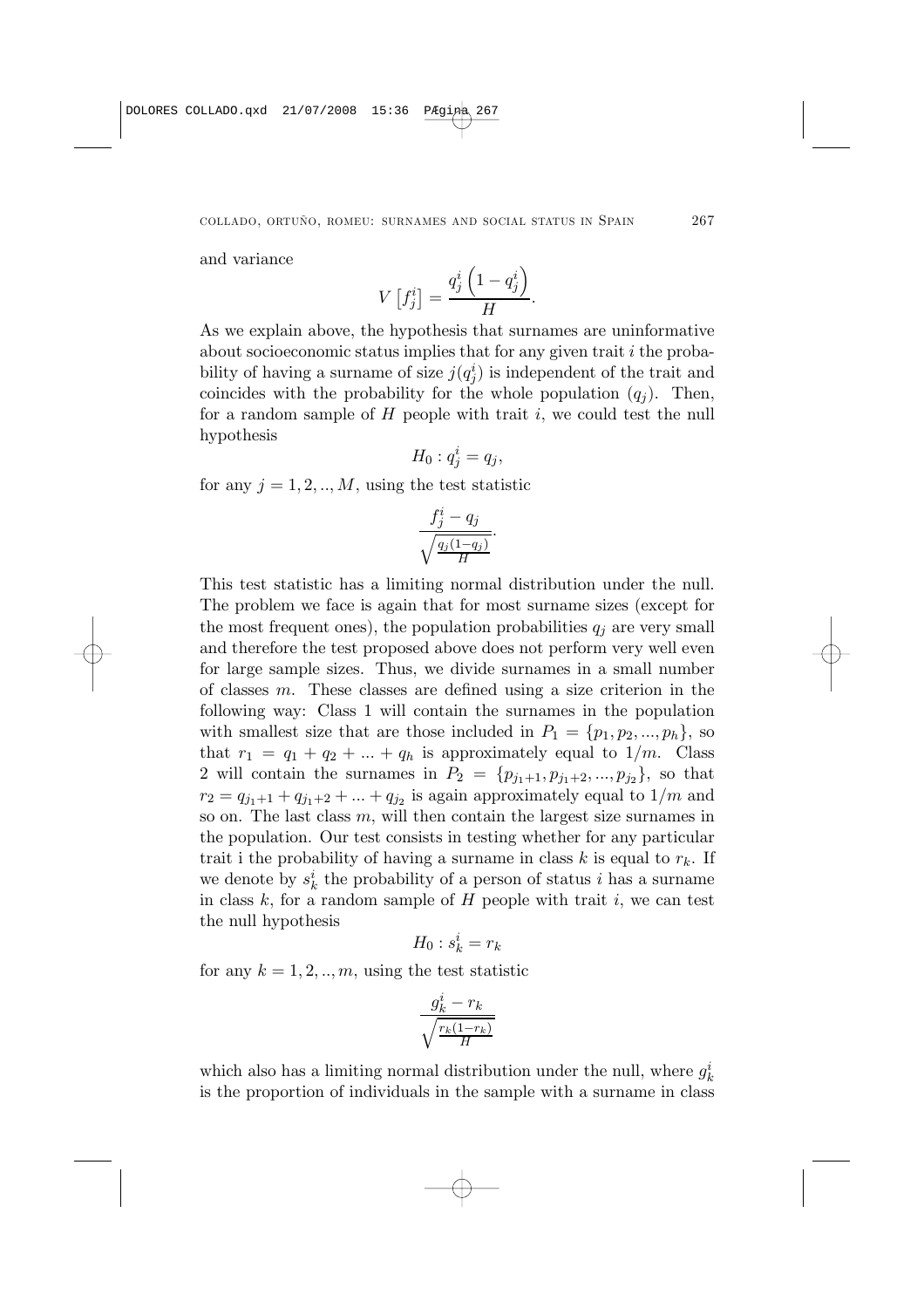$k$ . The problem with this procedure is that the results may depend on the choice of m. Then, we will use different values of m to check the robustness of our results.

In the next section we will consider several characteristic denoting a high socioeconomic status. In all the cases, the difference  $g_k^i - r_k$ shows a similar pattern: it is positive for uncommon surnames (i.e. when  $k$  is small) and negative for common ones (i.e. when  $k$  is large). Furthermore,  $g_k^i - r_k$  is decreasing in the size of the surname. Our tests confirm that this departure of  $g_k^i$  from the *non-information* value  $r_k$  is statistically significant. Moreover, the magnitude of such bias is quite substantial among the smallest and the largest sized surnames.

# 3. Data from the Telephone Book

Our main data source is the 2004 Spanish telephone directory. The directory is available on a commercial CD-ROM (INFOBEL, http://www.infobel.com) which contains 11.5 million domestic users (White Pages) and provides information on the full name and address of the subscriber, including the province and the zip code. The sample size is considerable since the total population in Spain in 2004 was 43.2 million, and the total number of main family residences was around 14.4 million. For this reason we consider the distribution of surnames in the white pages of the telephone directory as the distribution of surnames in the Spanish population. As we explain in Section 2, we use the two surnames of each person, and therefore, the population size is around 23 million. There are over 220,000 different surnames in the telephone directory, and there are several reasons to believe that most of them are of Spanish ancestry. First, there have been no significant foreign migration inflows in the modern history of Spain. Second, although in 2004 the number of foreign residents was about 6% of the total population (see INE) most of them arrived very recently and probably a large majority of them are not listed in the directory. Finally, we do not consider individuals bearing single surnames, which in Spain are unmistakably recognized as people with a foreign nationality. In any case, to check that our results were not affected by recent foreign migration flows we repeated all our calculations using the 1999 telephone directory<sup>5</sup>, obtaining very similar results to the ones reported here.

<sup>5</sup> In 1999 the number of foreign residents was as low as 1.4% of the total population (see OECD 2002).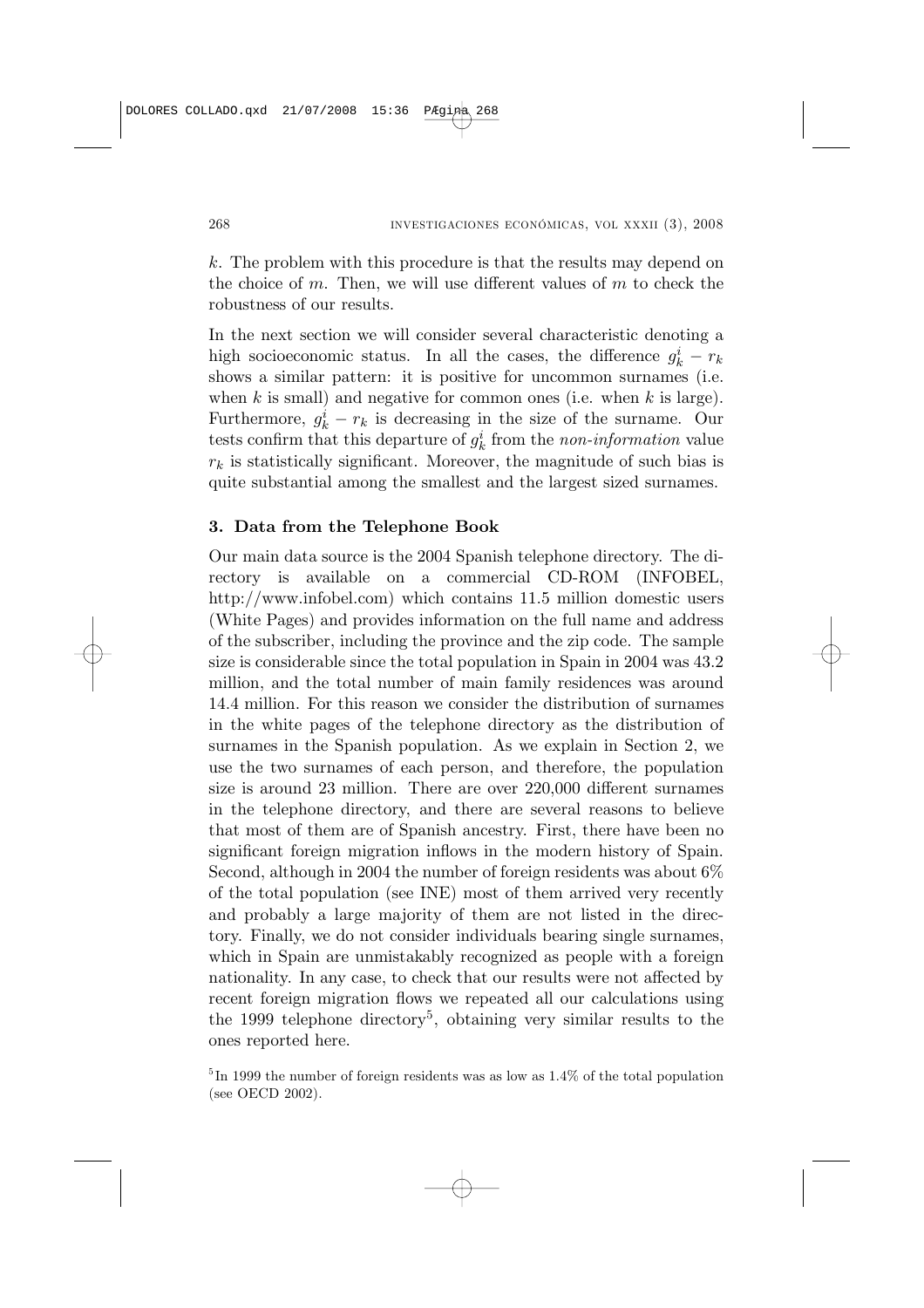The telephone directory also contains a business section (Yellow Pages) with  $800,000$  numbers registered under a person's name<sup>6</sup>. This business section provides information on the name and address of the subscriber and the type of business or professional activity. The number of different professions is 1,169. Since subscribing to the Yellow Pages is voluntary, we were concerned on the issue of geographical sample bias since the geographical distribution of surnames in Spain is not homogeneous across territories. First, we checked whether the distribution of surnames appearing in the Yellow Pages represents a geographically unbiased sample of the distribution in the White Pages, and we found that this hypothesis should be rejected as some of the provinces are over-represented. Second, there might be professions that are more popular in certain provinces than in some others. Then, for each profession in the Yellow Pages, and in order to account for the potential bias, we correct the observed population frequencies at the national level in the following way: We take as the national frequency of any given surname a weighted average of the provincial frequencies in the White Pages, where the weight of each province is the proportion of observations in the sample of the Yellow Pages that correspond to that province.

We will now present our results for a selection of professions from the Yellow Pages. In the first exercise we consider all the doctors, lawyers and pharmacists listed in the Yellow pages (around 63,000 people). We view these three professions as indicating a high socioeconomic status. The KS test statistic for this sample is 26.4 with a p-value smaller than  $0.0001<sup>7</sup>$ . Therefore, we strongly reject that the surnames of doctors, lawyers and pharmacists are a representative sample of the distribution of surnames in the Spanish population. Next, in order to see the direction of the bias, we group the surnames according to their size in  $m=10$  classes<sup>8</sup>. In Figure 1(a) we present, for each class, the percentage differences in the proportion of people in the sample and in the population, relative to the proportion in the population<sup>9</sup>. For instance, in the first class that corresponds to the smallest surnames, this

 $6$ Notice that all sample sizes in this paper are two times the number of people because we use both the first and the second surname of each person.

<sup>7</sup>This and the subsequent results on the KS test are presented in Appendix 1.

<sup>8</sup>To check the robustness of our result to aggregation level, we have repeated the tests using 20 classes and 100 classes and the qualitative results presented below do not change.

 $9$ Notice that the percentage differences are very closely related to the second test statistic we present in Section 2. The test statistic is  $(g_k^i - r_k)/\sqrt{(r_k(1 - r_k)/n)}$ ,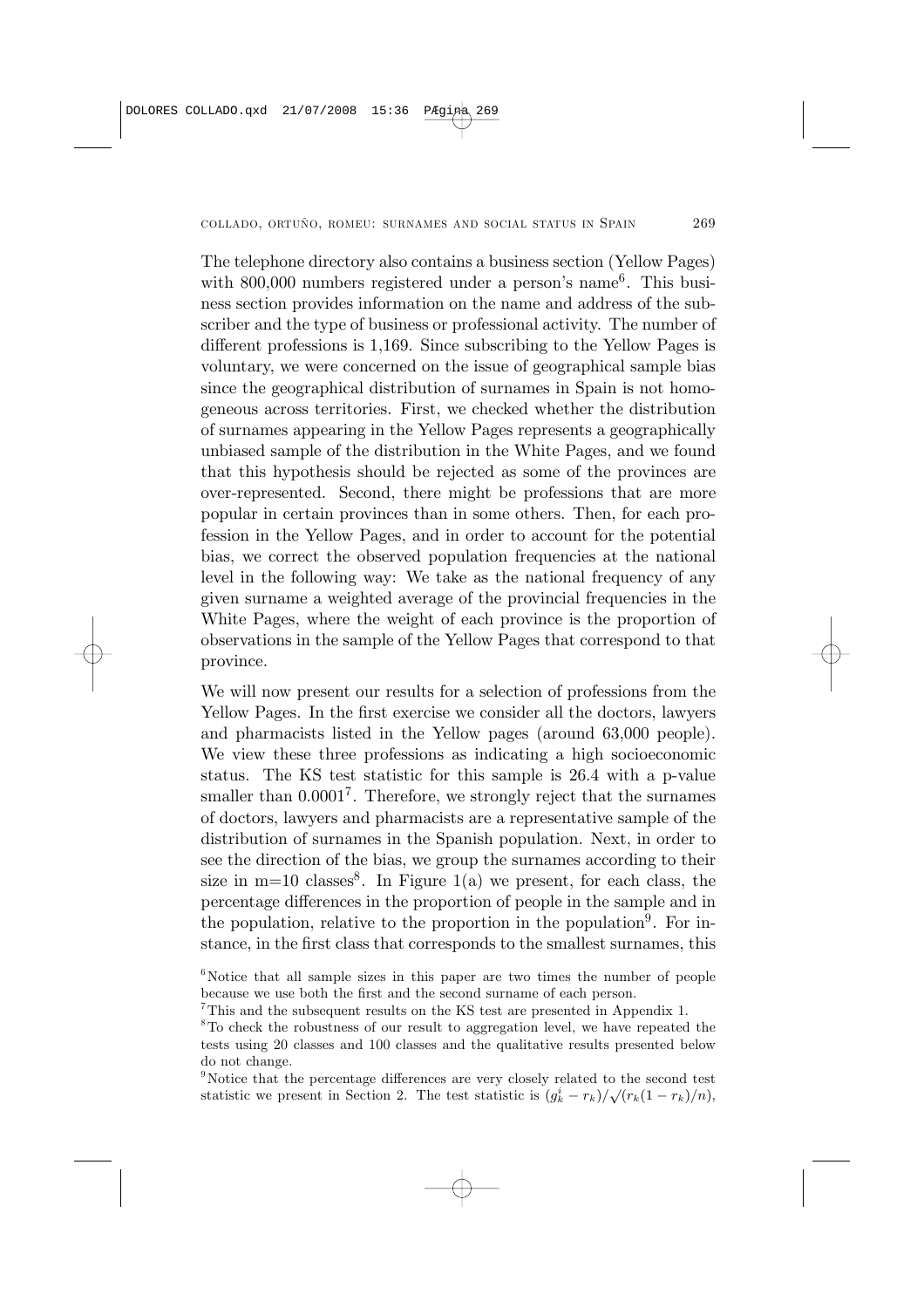figure is 47%. This means that, in class 1, there is 47% more people than there should be if the surnames of doctors, lawyers and pharmacist were a representative sample of the distribution of surnames in the whole population. It is also interesting to see what happens when we concentrate in the very small surnames. In particular, defining very small surnames as those with size smaller or equal to 20 the bias is very large. We find that this group represents a 2.5% of the people in the population, whereas this share is 4.1% among doctors, lawyers and pharmacists. Regarding the top 20 most frequent surnames we find that large surnames represent 27% of the whole population, whereas this figures is only 22.6% in the sample.



Thus, among people in these professions, and compared to the society average, there is an excess of small sized surnames and a shortage of large sized surnames. Moreover, it seems that such bias changes in a monotone way with the surname sizes. I.e., the smaller the size of the surname is the higher the share of people in these professions as compared to the whole population. We have repeated the same test

whereas the % Difference refers to  $(g_k^i - r_k)/r_k$ . The confidence lines in the figures are adapted from the confidence limits of the test.

FIGURE 1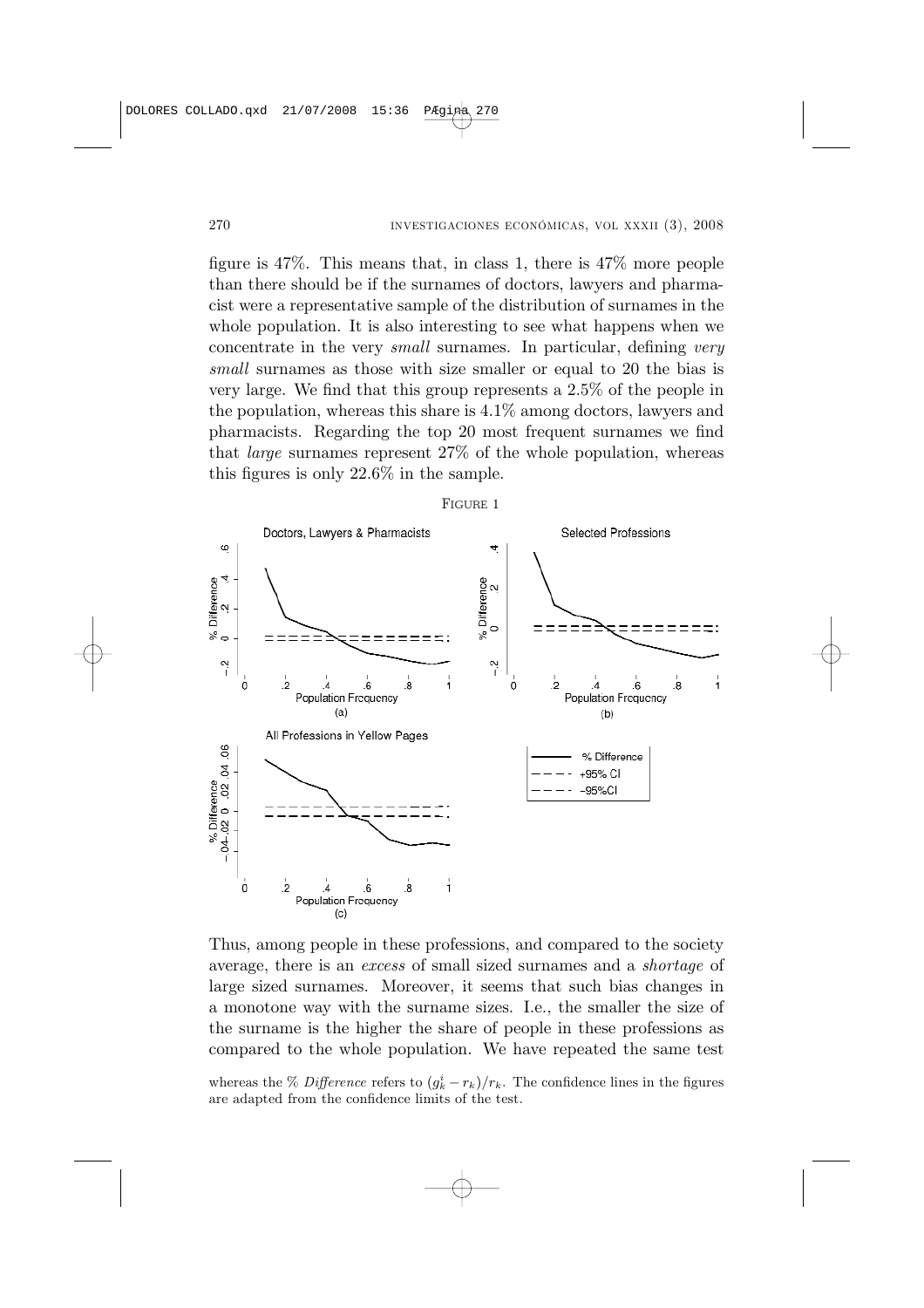for each of the three professions independently obtaining in each of them very similar results to the one in Figure  $1(a)$ .

Our second exercise considers all the professions and business listed in the Yellow Pages which require that the person in charge of it should hold at least a Bachelor Degree diploma (around  $125,000$  people)<sup>10</sup>. We view each of these professions as representing a high socioeconomic status of the person. One might claim, however, that some of these professions should not be classified as indicative of a high socioeconomic status, or at least should not be seen as enjoying the same status as, for example, doctors. Nevertheless, we believe that the majority of them can be seen as not belonging to low socioeconomic groups, even though many of them are not considered as prestigious as doctors. Thus, we think that is safe to assume that all such professions are relatively high-status.

The KS global test indicates again that the sample of these professions is not representative of the total population of surnames in Spain. The statistic yields a value of 30.8 with a p-value smaller than 0.0001. By analogy to Figure  $1(a)$ , Figure  $1(b)$  shows the percentage differences for the sample of Selected Professions. It is reassuring to see that the same bias found for doctors/lawyers/pharmacists in Figure 1(a) appears in this more comprehensive case. Notice that among people with these more frequent professions  $3.8\%$  have very small surnames  $(2.4\%$  in the whole population), and only  $23\%$  have *large* surnames (27% in the whole population).

However, we cannot regard all the professions outside the previous group of professions as belonging to a low socioeconomic status. Many economically very successful and/or highly educated persons might run businesses that are listed in the Yellow Pages and do not require a Bachelor Degree. In fact, one might think that being listed in the Yellow Pages is a signal of certain success. Thus we next analyze the distribution of surnames for the whole set of professions in the Yellow Pages. Figure 1(c) shows the results of our test in this case. The same type of bias found above is still present although it is less pronounced. The KS test rejects with a test statistic of 16.9 and a p-value smaller than 0.0001. It is important to notice that there are around 700,000

 $10$ <sup>10</sup>The list of such professions was independently elaborated in a subjective way for each of the three authors. It turned out that the number of discrepancies was extremely small and an agreement was easily reached. The list is available upon request.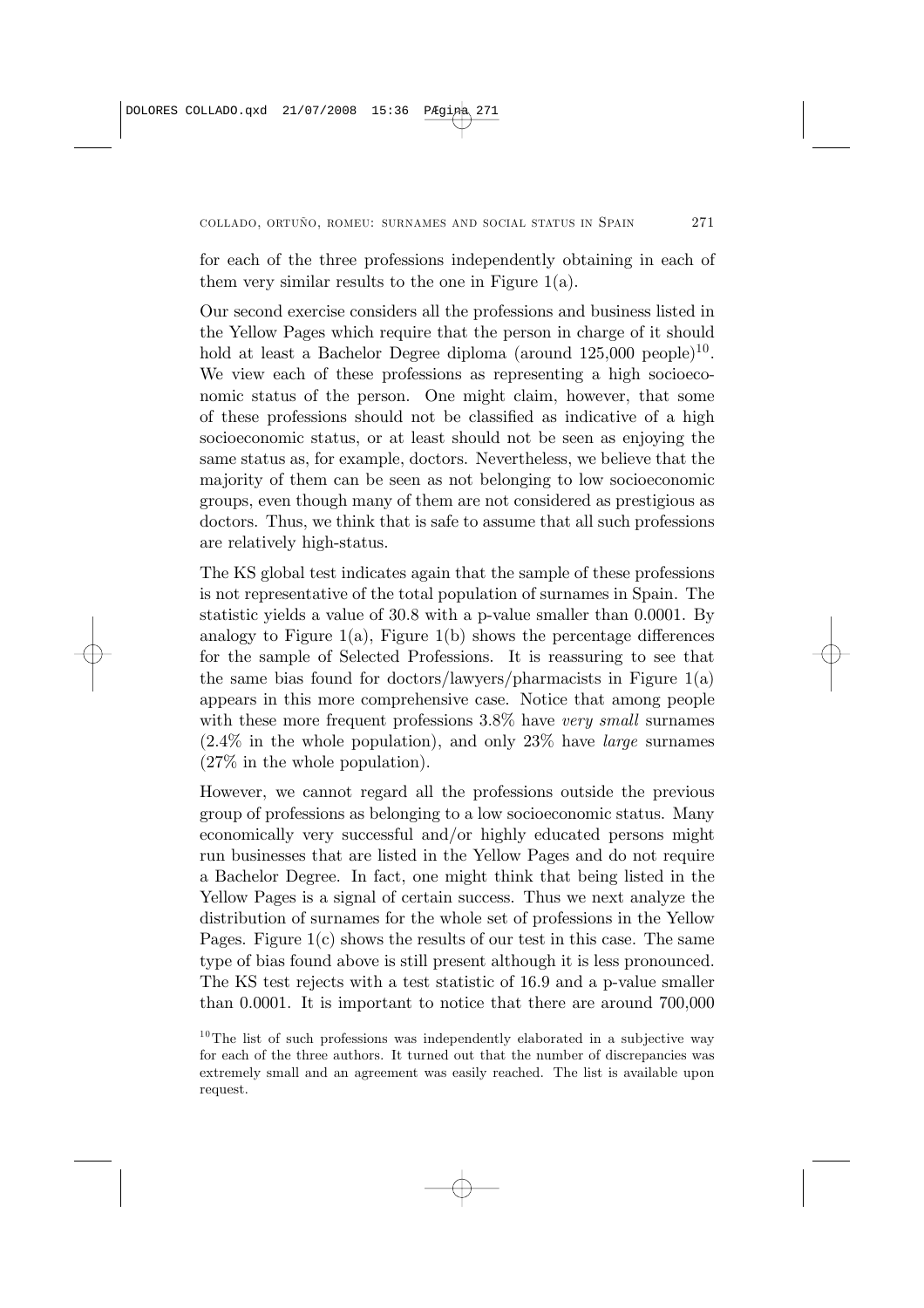professionals listed in the Yellow Pages, i.e., around a 1.6% of the whole Spanish population. Therefore, the bias cannot be associated with a much reduced number of professions without any impact on the overall population distribution.

One might claim that the bias found above is due to a geographical effect. The distribution of surnames and the level of social and economic development vary among regions. It might happen that within each region there is no bias in the size of the surnames and the socioeconomic status and still such bias does appear at the national level. Thus, we have repeated the previous tests first for all the provinces belonging to the former Kingdom of Aragon and second for the remaining provinces. To further check for a possible regional effect we have also carried out our tests for  $\text{Catalonia}^{11}$ . All our basic results remain unchanged for all these regional level cases. Appendix A2 contains the results of these tests and the percentage differences for the sample of Selected Professions for these three regional cases.

# 4. Other Sources

To check the robustness of our previous result we have gathered data from several other sources and repeated our tests. In principle, any trait analyzed here could be more common in certain provinces than in some others. Then, for each trait, and in order to account for such potential geographical bias, we correct the observed population frequencies at the national level as described in Section 3.

In all the cases analyzed here the results are similar to the ones presented in the previous section. For professions or traits associated with high socioeconomic status there is a bias towards small sized surnames and against large sized surnames.

# 4.1 University professors

We analyze a list of 26.000 professors at the Spanish public universities. This list basically contains the whole population of full and

<sup>&</sup>lt;sup>11</sup> Most of the regions in Spain belong to the formers kingdoms of Aragon and Castile. The kingdom of Aragon comprised the current regions of Aragon, Catalonia, Valencia and Baleares. Catalonia has about 6 million inhabitants and is one of the wealthiest regions in Spain. Catalonia has its own language and differentiated cultural and social traditions.

<sup>&</sup>lt;sup>11</sup>This list is available at http://www.mec.es/educa/ccuniv/html/habilitacion/ documentos/conv\_21\_09\_05/Lista\_Sorteables\_Definitiva\_2005.zip or from the authors upon request.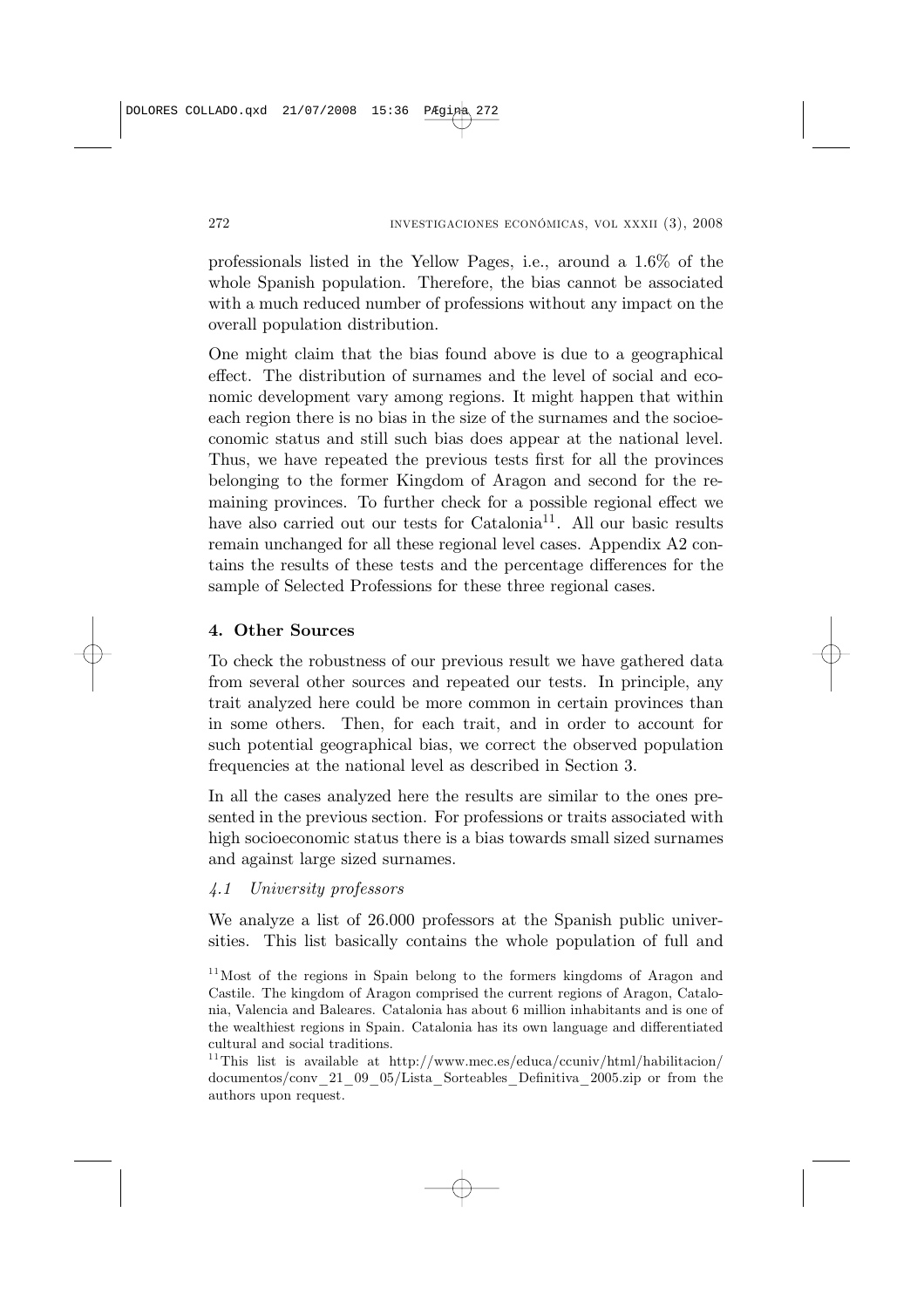associate university professors in Spain in 2005. The KS test statistic is 14.8 and the p-value is smaller than 0.0001. Thus we reject the hypothesis that the surname distribution of the university professors is an unbiased draw from the whole population distribution. Figure 2 shows percentage differences in this case. Notice that this figure is very similar to Figure 1.





#### 4.2 Job candidates to civil servant administrative assistant positions

The list contains the names of around 48,000 applicants to these jobs in year  $2004^{12}$ . These jobs do not require a high qualification. However, they are permanent and offer excellent benefits and job conditions so that some highly qualified people apply to them. Thus, a priori, one should expect no clear bias in any direction. The KS test statistic is 3.69 with a p-value smaller than 0.0001, thus rejecting the null that the sample is a good representation of the population. Our test then shows that these applicants are not a random sample of the population, however, the test statistic is much smaller than in our previous examples. Figure 3 shows the percentage differences for this sample.

 $12$ <sup>12</sup> The list was published by the Spanish Ministry of Public Administration in April 2004, and it is available from the authors upon request.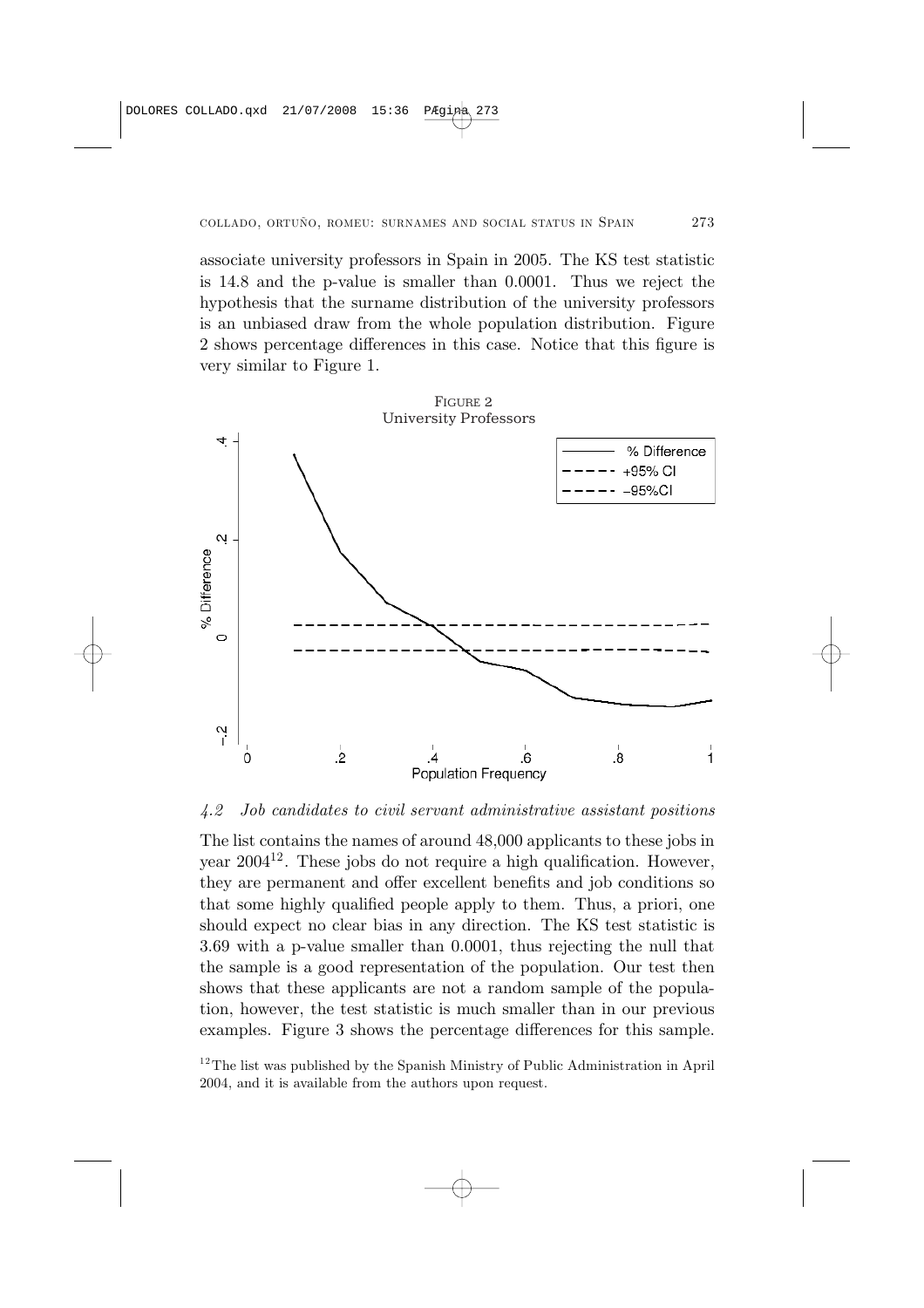The shape of the graph is very different from the other figures. The value of  $g_k^i - q_k$  is always within the confident limits except at population frequencies 0.1, 0.4 and 0.9, and the direction of the bias is clearly not decreasing with the surname size.



### 4.3 Political candidates

We examine the surnames of all the candidates from the main political parties running in the 2004 Election to the National Congress and National Senate. It contains 5,872 surnames (i.e., 2,936 candidates) from eight parties<sup>13</sup>. The KS test statistic is  $4.04$  with a p-value smaller than 0.0001 so that we reject the null that these politicians are a representative sample of the Spanish surnames. Figure 4 shows again that there is overrepresentation of small sized surnames and under representation of large surnames. Thus, we find again that being a political candidate presents the typical surname bias of a high socioeconomic trait.

 $13$ The parties considered here are: Partido Popular (PP), Partido Socialista (PSOE-PSC), Izquierda Unida (IU), Partido Nacionalista Vasco (PNV), Esquerra Republicana (ER), Convergencia i Unio (CiU), Bloque Nacionalista Galego (BNG), Eusko Alkartasuna (EA) . All of them achieved parliamentary representation and represent 97% of seats in Congress and 98% of the elected seats in Senate.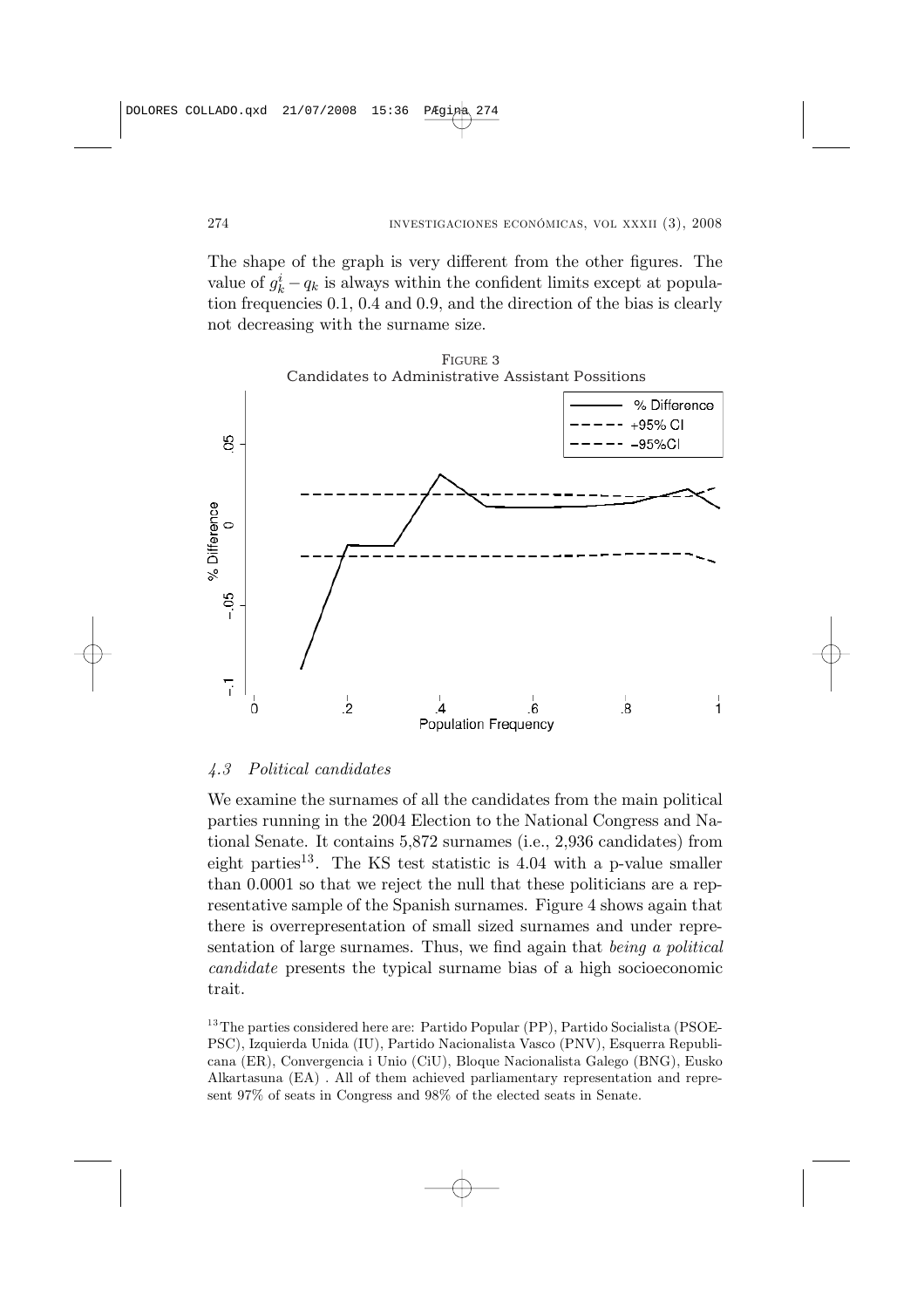

It might be interesting to study the possible bias for each party separately. Thus, we carry out the tests for each of the three main political parties at the national level, PSOE, PP and IU. The remaining parties (ERC, CiU, BNG, PNV and EA) are regionalist and only run for the provinces of their respective regions (ERC and CiU only run in Catalonia, PNV and EA run in the Basque Country and BNG in Galicia), and the sample size for each of them is very small. To solve this problem we have aggregated these five parties under the nationalistic label and test for their possible overall bias<sup>14</sup>. The results are shown in Figure 5.

It turns out that the bias is very clear among members of the conservative party (PP). The figure corresponding to the socialist party (PSOE) shows a more ambiguous result. It is almost representative of the population, with values of  $g_k^i - q_k$  most of the time within the confident limits but still showing a significant bias for the largest size

 $14$  Obviously, we compare the distribution of the surnames of the candidates of these nationalistic parties with the population distribution of surnames in the regions they run, and not with the distribution in the whole country.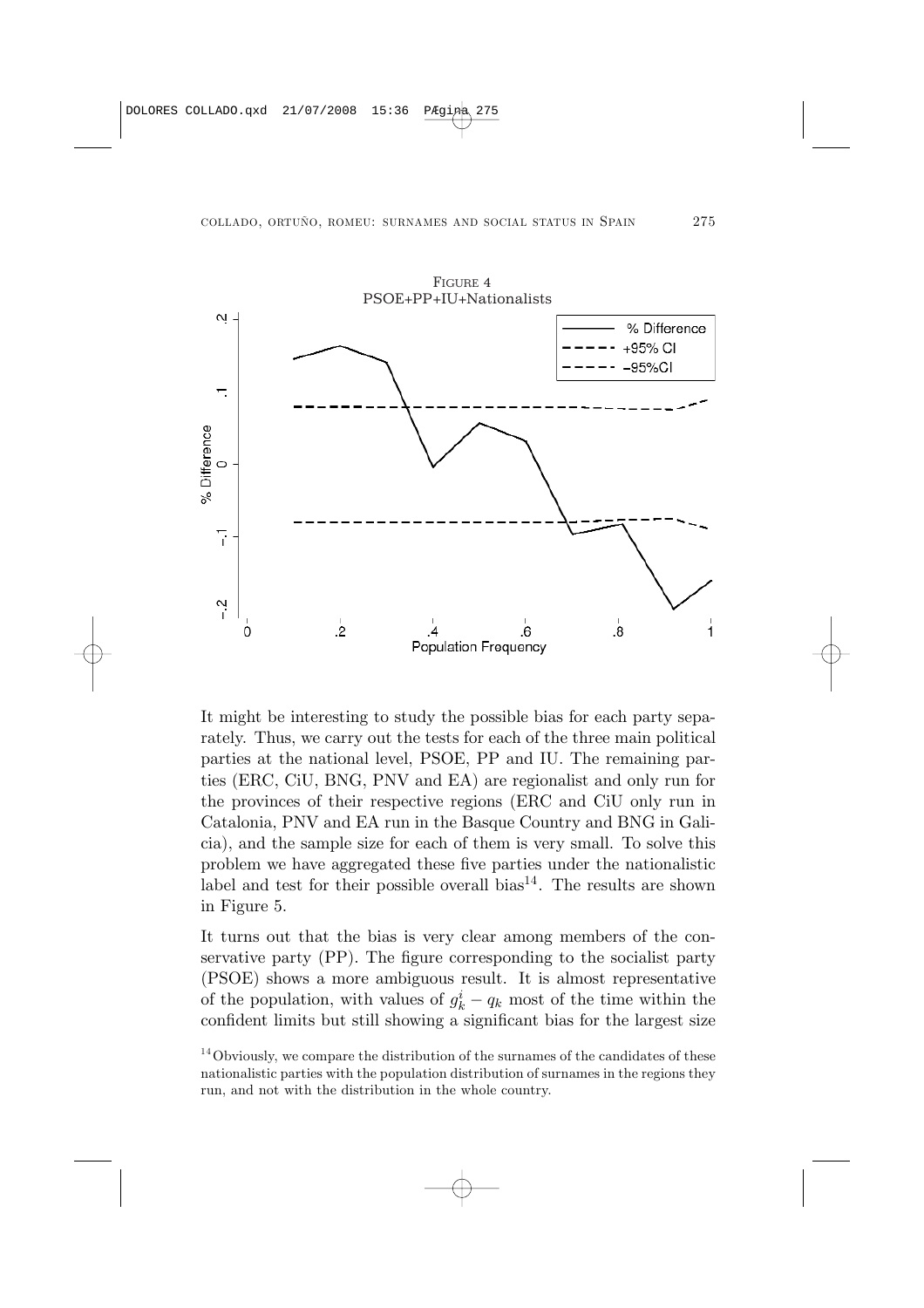surnames. The KS test also confirms this situation, with a clear rejection in the case of the conservative party (KS test:  $3.94$ , p-val $<0.0001$ ) and in the limit for PSOE (KS test: 1.54, p-val=0.018). The nationalistic parties show a bias, which seems not so strong as in the case of the conservative party but still with a value of the KS test of 2.70 and  $p$ -value $<0.0001$ . It seems that the only clearly unbiased party is IU, (a coalition of communists, social-liberals and ecologists) which shows a KS test of 0.85 with a p-value of 0.4455.

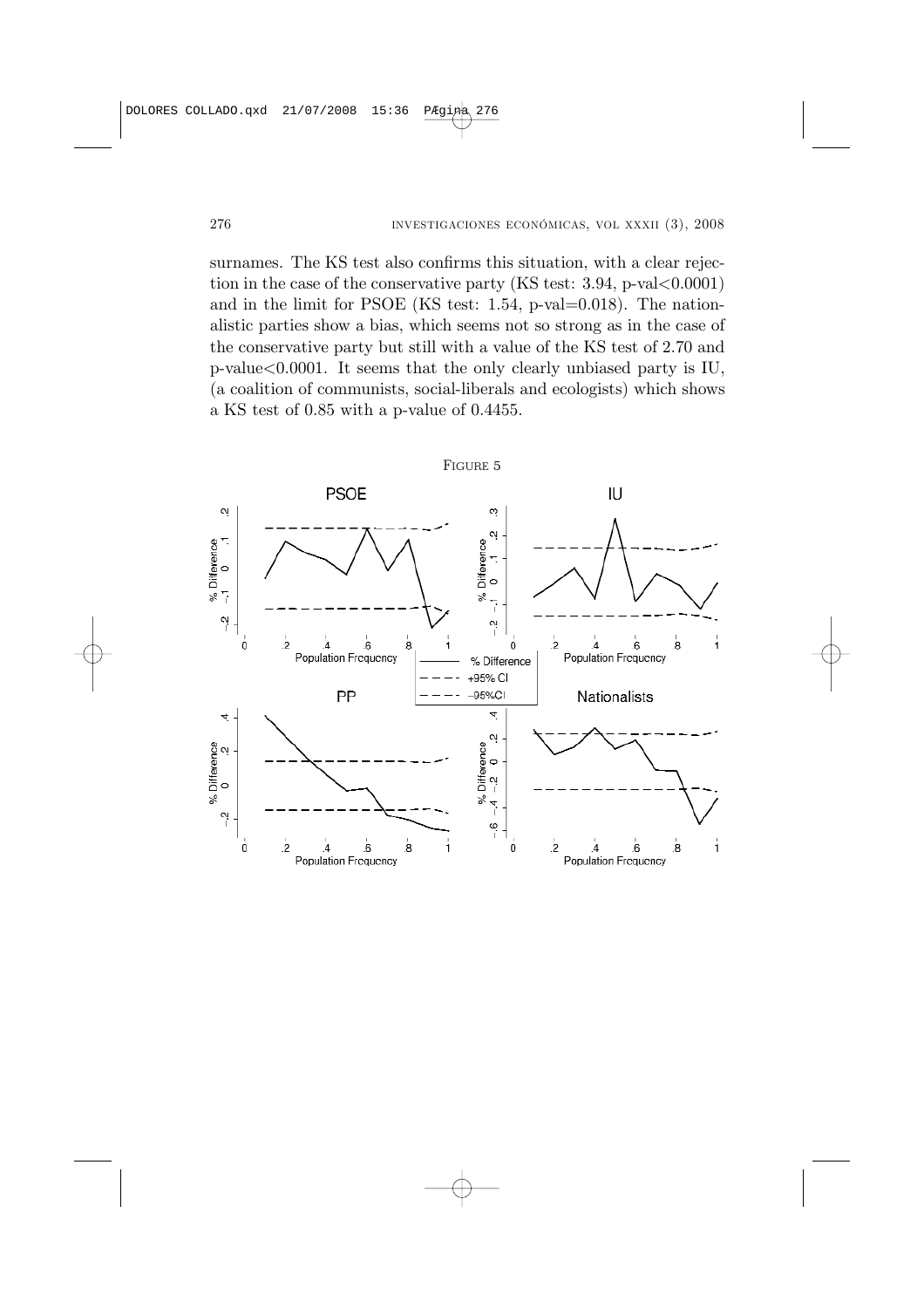#### 5. Historical data

In this section we investigate whether the bias found in the current generation is also present in data from previous generations or not. This is an interesting question in itself, and could also be very useful to provide an explanation of how such bias has arisen. Unfortunately, there are not many large sample data bases in electronic format with information on names and social status of people in previous generations. So far we only have the electoral census of 1890 for the province of Murcia<sup>15</sup>. The data from this source suggest that the same type of bias found in the late 20th century already appears in the 19th century.

The national electoral census of 1890 contains the full name, age, address, occupation, and whether the person is illiterate or not, for all the Spanish male population over 25 year old. The census is only available in electronic format for the province of  $Murcia^{16}$  and this is the only information we analyze here. Thus, our results should be taken with caution for two reasons. First, it is hard to tell how representative of the whole country this provincial sample  $is^{17}$ . Second, some small surnames in Murcia might be medium size surnames in other Spanish regions. This would complicate the interpretation of the bias. Murcia is one of the poorest provinces in Spain and during the 19th century was a net exporter of migrants to other regions. However, it probably received highly qualified people such as doctors, judges and teachers from other provinces. If most of those immigrants bore surnames that were medium sized in the whole country but small in Murcia, we could find a bias due just to the variation of surnames frequencies across provinces. In that case, were the whole census available, one might obtain no bias nationwide. Even though we suspect that this possible problem due to highly qualified immigrants is quantitatively very small, in principle, we cannot discard it.

<sup>&</sup>lt;sup>15</sup>We also have the 1788 *Marqués Ensenada* Census for the city of Malaga. Our tests show a certain bias on economic status and surname size here. However, the sample size is very small so that we cannot be fully confident of its true existence. These tests are available from the authors upon request.

 $16$ The electoral census for the province of Murcia is available online from the Spanish Ministry of Culture in PDF format at http://www.mcu.es/prensahistorica/. Using Optical Character Recognition software we have processed the files and converted into spreadsheets.

 $17$ There are 50 provinces in Spain. Provinces are an administrative division and they are rather homogeneous in extension and size. In 1887, the population of Murcia was 451,611 which represented a 3.1% of the 17,534,416 Spaniards (Spanish demographic census, 1887).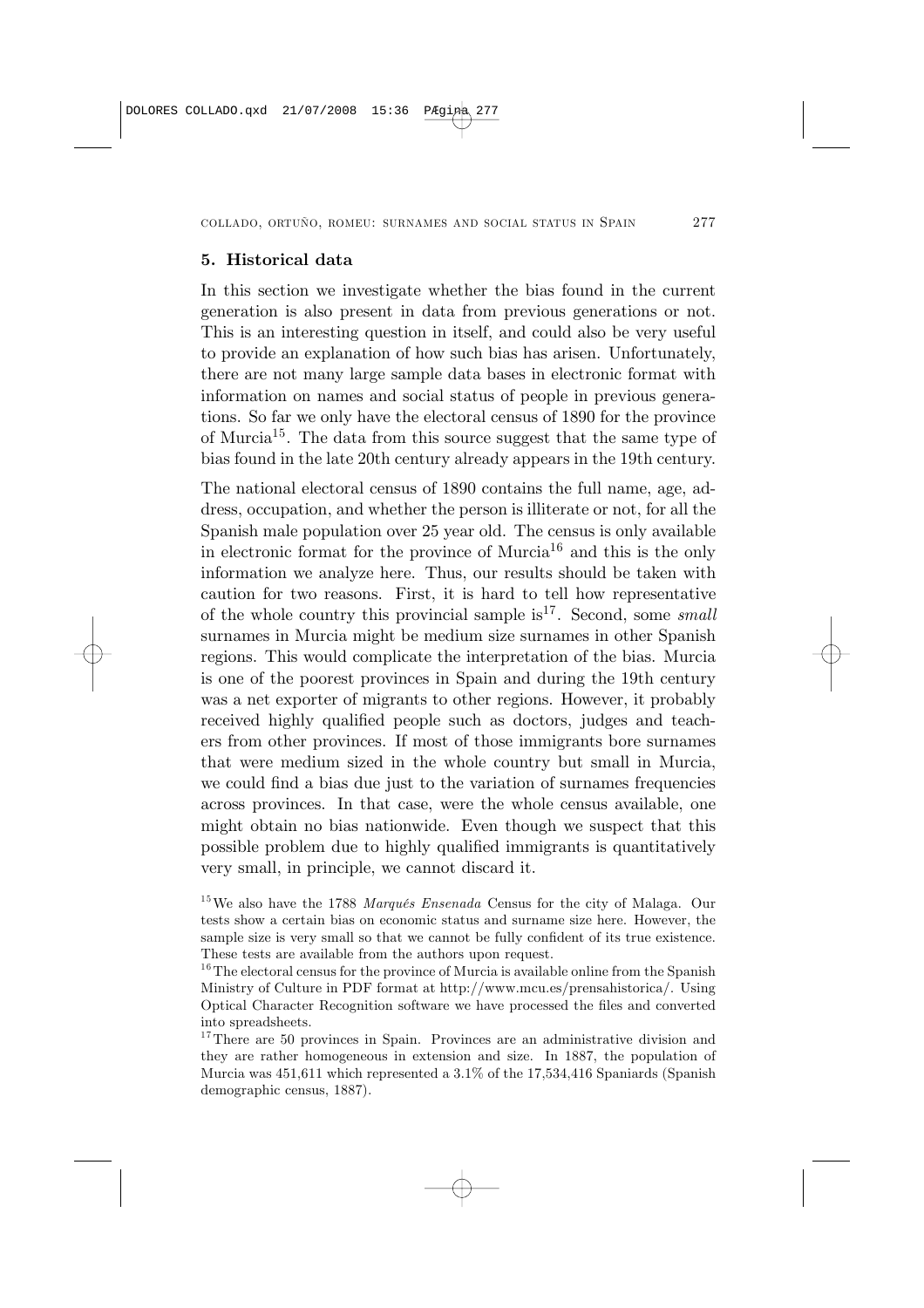The number of people in the Murcia census is around 106,000 and we classify any person who is able to read and write as belonging to the high socioeconomic group (a 27.9% of the whole population in the Census). Figure 6 shows the same type of bias in this case as the one found for current high socioeconomic traits in the previous sections. The KS test indicates rejection with a test statistic of 14.0 and p-value smaller than 0.0001.



## 6. Why do surnames contain information about the socioeconomic status of people?

In the previous sections we have shown that, at least for the 20th century, there is strong statistical evidence that surnames contain information on the socioeconomic status of people. Moreover, the nature of such information is different from the one observed in other countries. In U.S., for example, it is clear that many surnames contain important information, mostly if they are associated to certain ethnic groups. For example, citizens with Hispanic surnames or distinctively black names (Fryer and Levitt, 2004) tend to belong to low socioeconomic groups. In Spain, the number of foreign immigrants, and descendants from foreign immigrants, in 2000 was extremely low so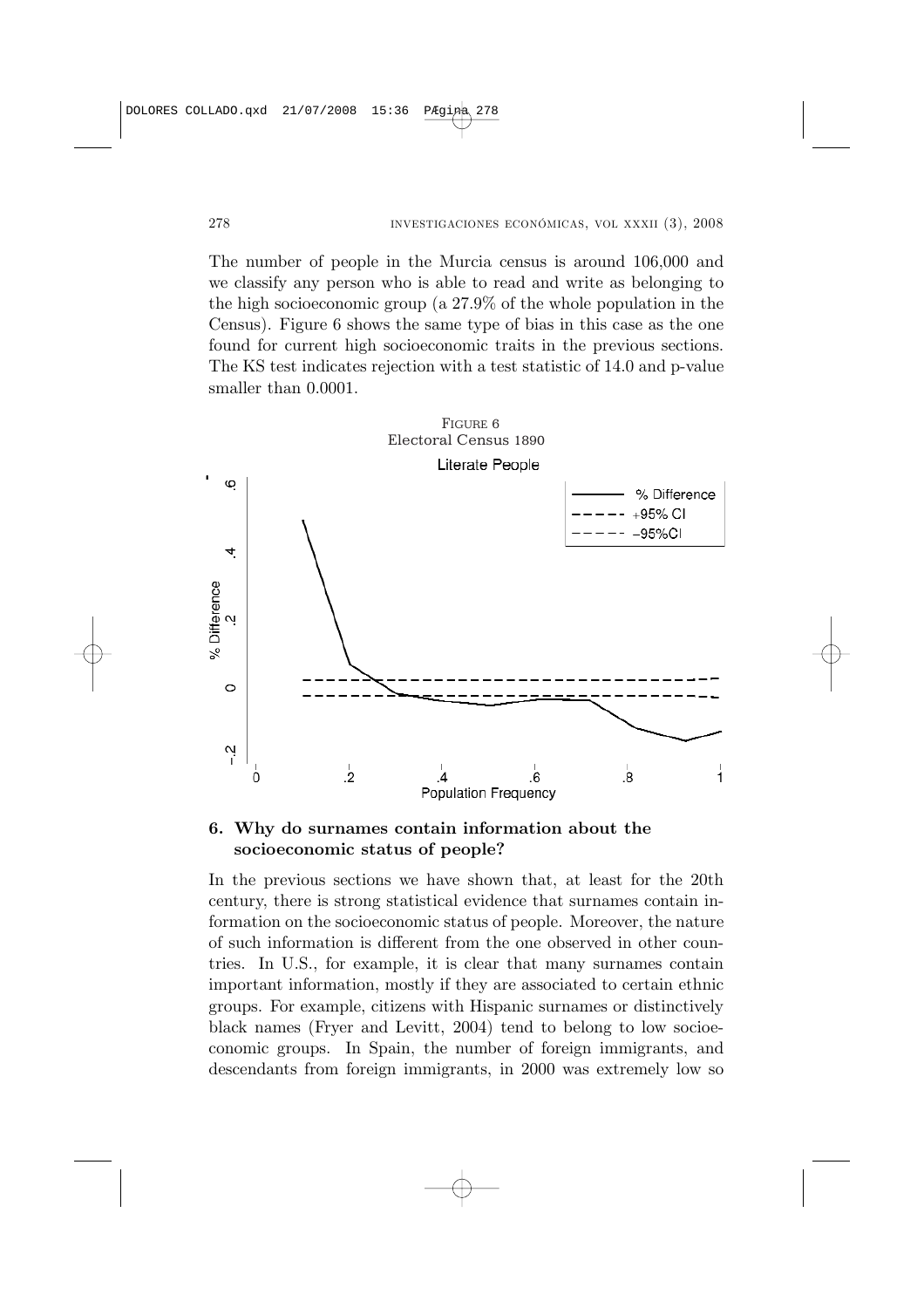that the explanation cannot be based on straightforward arguments as the different social status of immigrants.

How then could the bias described in this paper arise? Since the number of small surnames is very large (there are 130,414 surnames of size one, 29,516 of size two and 13,454 of size three), it is unfeasible to study directly how all of them were created. However, there is a possible explanation that is consistent with our empirical findings. We should first notice that until the late mid 19th century there was not a legally binding rule regarding the adoption of surnames in Spain. It is true that the majority of the population followed the convention at that time. However, some people bore surnames different from their parent's surnames. It is only after the introduction of the Civil Registry in 1870 that the convention becomes legally binding. Thus, for the last 130 years the legal rule has been that the first surname of a person is the first surname of the father and the second surname is the first surname of the mother. There is, however, one exception to this general rule. The law allows the combination of the two surnames of a person into a new one to be passed on to their offspring. For example, a man with surnames García López marries a woman with surnames Martínez Pérez. Under the general rule their children would have surnames García Martínez. The exception consists in the possibility of combining the father's surnames (it could also be the mother's surnames) so that the new double-barrelled surname García-López is created and, in this case, the children would bear Garcia-Lopez as the first surname and Martínez as second. This possible merger of surnames is not immediate and has to be approved by the legal authority18. We observe that such type of double-barrelled surname count for a significant share of the small size surnames. For instance, 10.3% of the surnames of size 1 are double-barrelled, whereas this proportion is only 0.7% in the whole population. Thus, one might suspect that at least a significant part of the bias found in the previous sections is related to this type of surname.

We propose the following explanation of the way such a bias on the socioeconomic status and the size of surnames arises: Successful people, or their offspring, might want to be unambiguously identified by other people. If they already have a very uncommon surname they can be easily recognized. However, this is not the case when they bear

 $1<sup>8</sup>$  In most cases, the person applying for the merger is the son or daughter who must prove that the father (or mother) was known by his two surnames.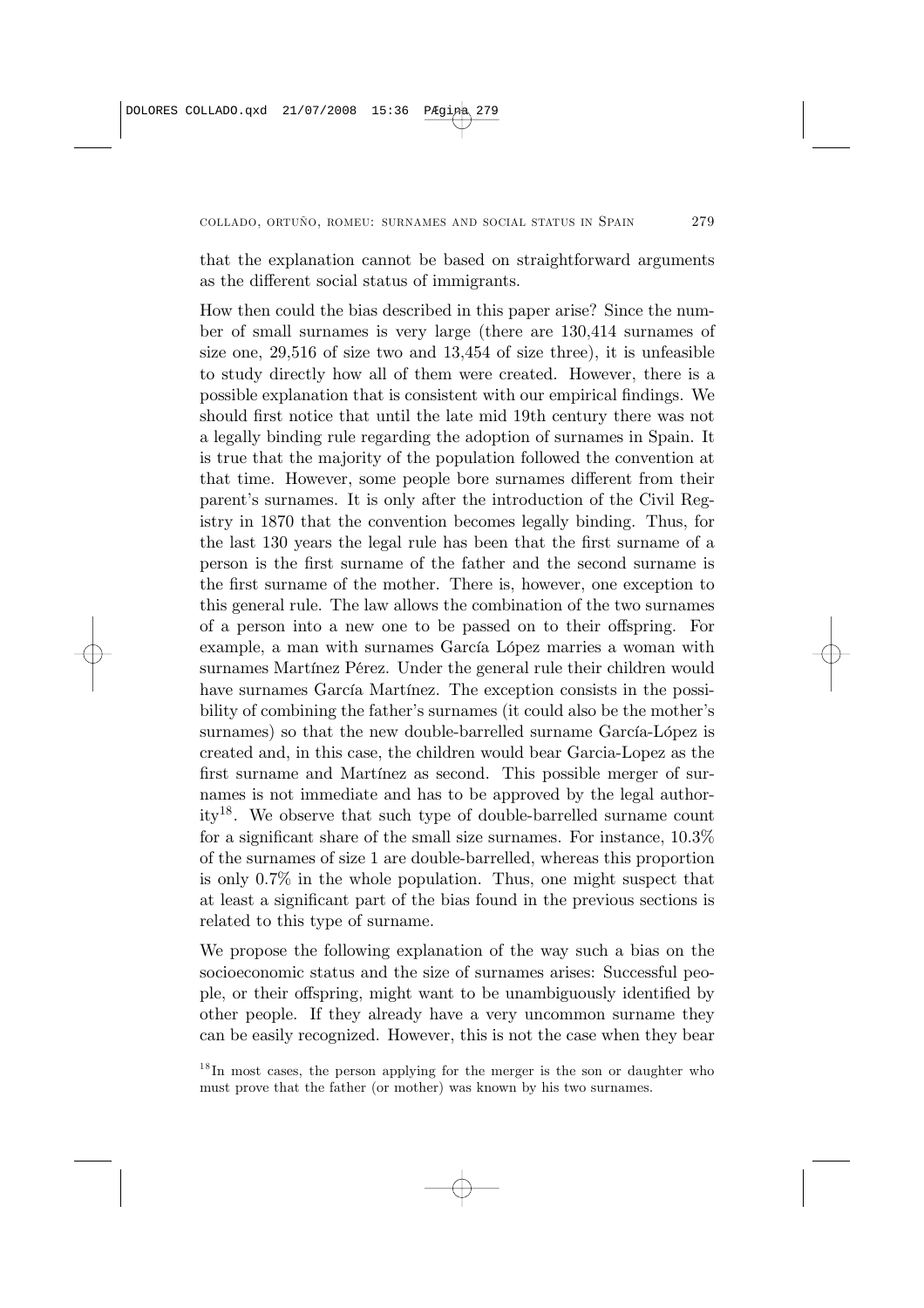a very common surname. Thus, successful families with very common surnames would like to adopt a new more distinguished surname. As explained before, since 1870 the way to create a new surname consists in combining the original surnames. An example might clarify our point. Suppose that a person with surnames García Sal marries a woman with surnames Martínez Pérez. García is a very common surname, Sal, however, is a very unusual one. Say that such person becomes very successful, for example, he becomes a very famous doctor in the country or in his region and is known as doctor Garcia Sa.l His offspring might want to be recognized as the descendant of such a distinguished person (they might want to do that thinking that it will help in their social relations or just for vanity or ostentation). Under the general rule their surnames would be García Martinez, two very common surnames. Thus, they might want to combine the father's surnames so that they would be named García-Sal Martínez and be easily recognized as descendants of the renowned doctor Garcia Sal<sup>19</sup>. One can also suppose that in the case the two surnames of our famed doctor were very unusual the incentives to combine them would be much lower.

Why don't unsuccessful people combine the surnames? Because is costly in several aspects. First, as mentioned before, combining the surnames is not automatically granted and requires time and certain resources. Second, we suspect that social approval of their peers plays an important role here and merging the surnames might be seen as an unfounded pretentiousness or snobbishness on the part of the person doing it. Thus, our claim is that mostly successful people with common surnames create new surnames.

Assume next that, in the short run, there is no perfect intergenerational social mobility so that children and grandchildren of a successful person are more likely to enjoy a high socioeconomic status than children of people of low socioeconomic status. Thus, if our hypothesis is correct, most new double-barrelled surnames appear among successful families with very common (first) surnames, which implies that people of high socioeconomic status are shifted from the set of large sized surnames to the set of small sized surnames. This would explain the relatively large proportion of small sized surname among high so-

 $19$ Many people specify, for brevity, only one of the two surnames. Thus, in this example, it might happen that the descendants mostly use the first surname, García-Sal, so that they are even more easily recognized as related to the famous doctor.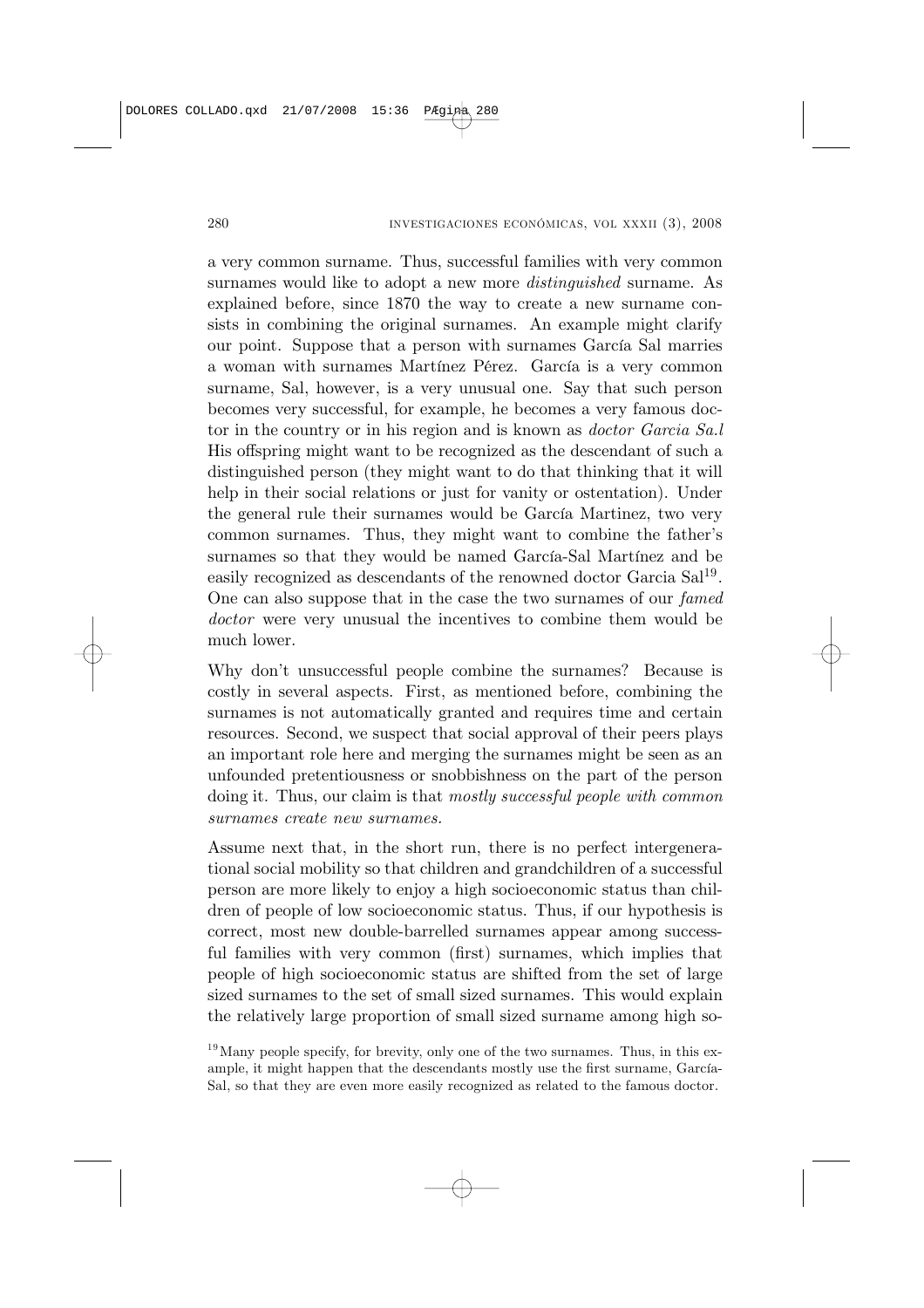cioeconomic status people, and the relatively small proportion of large sized names.

The following empirical observations support our hypothesis:

a) Among people with high socioeconomic status there is an excess of  $\alpha$  double-barrelled surnames<sup>20</sup>. For example, among the selected professions in the Yellow Pages analyzed in Section 2 there is 2.3% of people with double-barrelled surnames, as compared to 0.9% for the whole population in the White Pages.

b) Most of the double-barrelled surnames are of very small size. Thus, more than half of them are of size one and 90% of them are of size smaller than 16. This implies that most of them are of recent creation.

c) When the double-barrelled names are truncated and only the first part of the name is considered (for the example García-Sal is truncated and considered as García), the bias becomes much smaller. Figure 7 shows our test for the selected professions from the Yellow Pages when all the surnames are included (the same case as in Figure 1.b) and in the case double-barrelled surnames are truncated<sup>21</sup>. For the smallest size class, the proportion of people from the sample of selected profession is 13.9%. When double-barrelled surnames are truncated such proportion becomes 12.6%. Thus, double-barrelled names account for  $1/3$  of the bias. A test of proportions shows that these differences in the bias with and without double-barrelled surnames are statistically significant with a p-value $<0.0001$ .

Nevertheless, Figure 7 shows that there is still a bias when doublebarrelled surnames are truncated. How can we explain it? We believe that such bias is mainly inherited from the one present in the 19th century (see Figure 6). As mentioned before, until 1870 most people followed the traditional naming convention, but there was a great flexibility in the way surnames could be adopted. Thus, successful families did not need to combine the parental surnames to create a distinguished surname. They could, for example, change the order of the surnames or adopt the surname of a famous relative different from the parents' surnames. This possibility is consistent with our finding

 $^{20}$ We consider as double-barrelled any composite name as García-Atienza or García de Atienza. Names as Del Río, De la Torre, etc are not considered as doublebarrelled.

 $2<sup>1</sup>$  A very similar result is obtained for the case of Doctors, Lawyers and Pharmacists as well as in the case of all the professions in the Yellow Pages.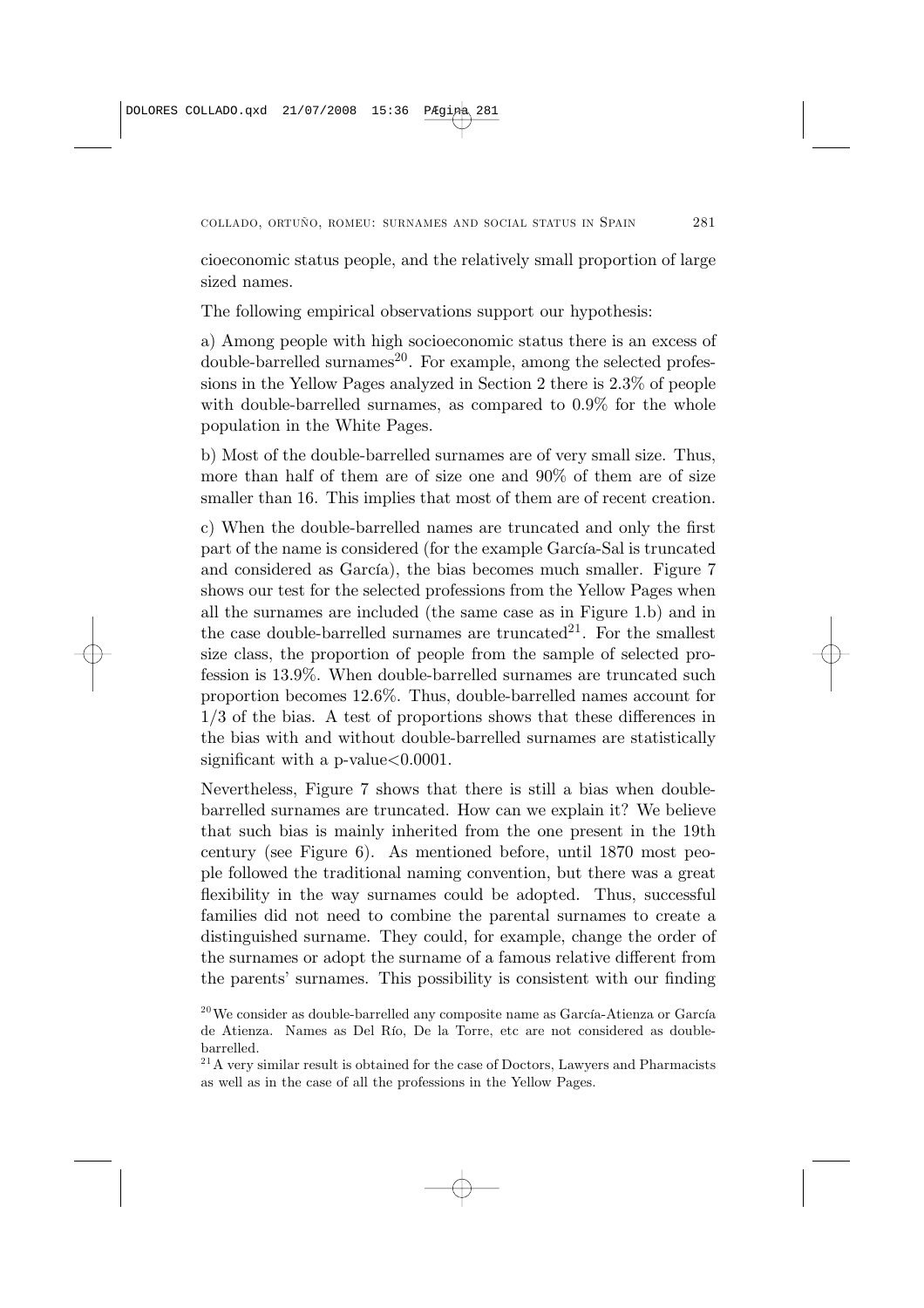that in 1890 the bias look similar to the one found a century later and yet the proportion of double-barrelled surnames is only 0.6%, which is much lower than the percentage today. Of course, for the actual bias without considering double-barrelled surnames to be a consequence of the existing bias in the 19th century, the degree of social mobility in Spain during the last century must have been relatively low.



Summing up, our explanation of the bias is based on the lack of perfect social mobility and the signalling behaviour of successful dynasties. Until 1870 those dynasties had much flexibility in the way they could choose a distinguished surname. From 1870 on, the almost unique way to do it consists in combining the surnames. Thus, the share of the actual bias that is not inherited from the 19th century bias has been created by new successful dynasties with common surnames that, by combining them, generate a new differentiated surname.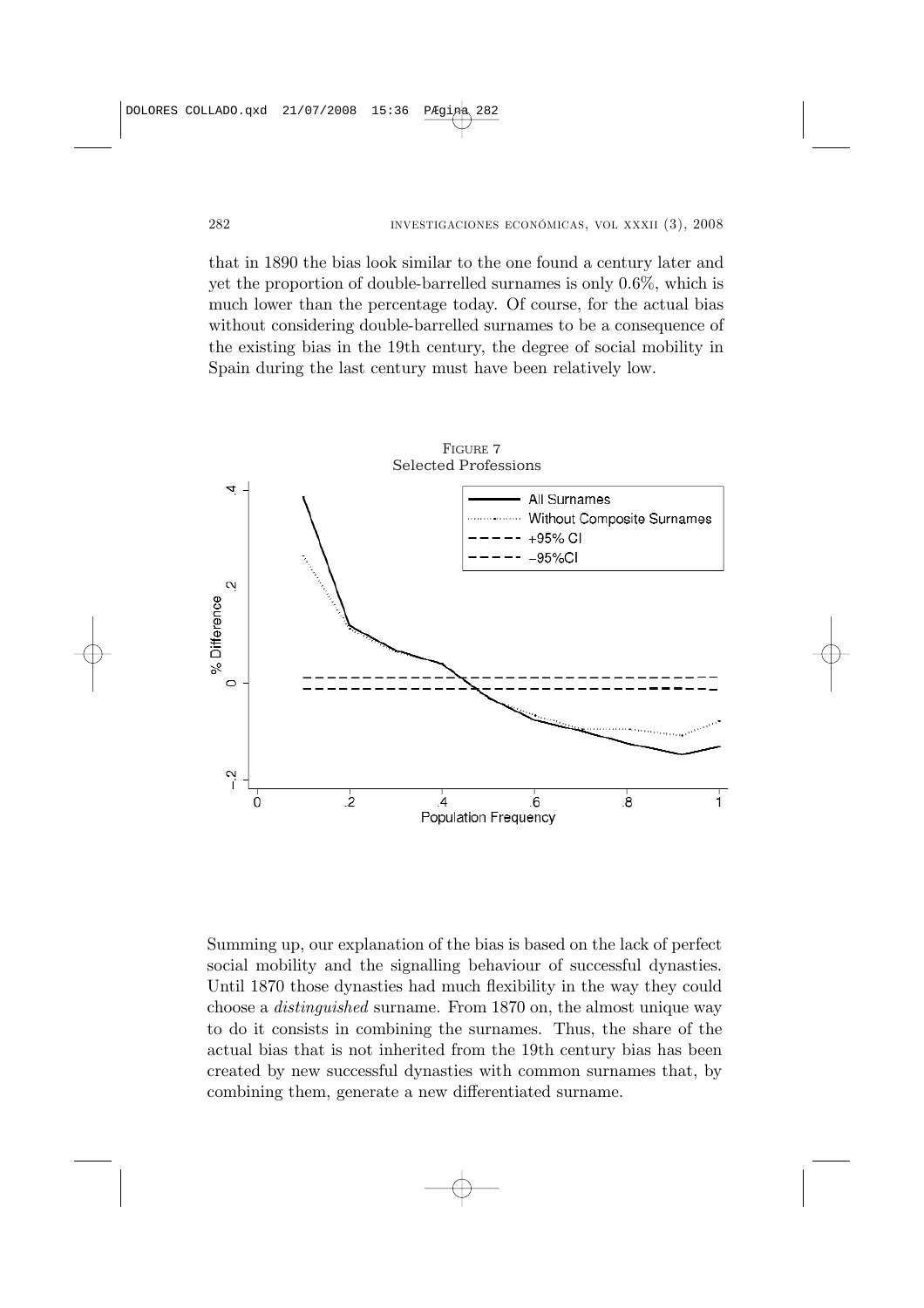### 7. Further research

We have shown that surnames contain information on the socioeconomic status of people in Spain. Thus, there is a negative relationship between the size of the surname and the probability that the person bearing it belongs to a high socioeconomic status. This result holds at the aggregate national level as well as the regional level. Moreover, such relationship is not exclusive to a reduced number of very specific surnames. During the last 130 years surnames have been adopted following a very well defined rule. This fact, together with the socioeconomic information contained in surnames, can be used to study the degree of social mobility during the last generations (see Güell *et al.*) 2007 for an interesting method to analyze social mobility using the information content of surnames in one census). We leave it for further research.

## Appendix A1.

| Results of the KS Tests (p-values in parenthesis)          |                                             |                     |                    |                      |                         |
|------------------------------------------------------------|---------------------------------------------|---------------------|--------------------|----------------------|-------------------------|
| <b>SAMPLE</b>                                              | KS TEST STATISTIC AND P-VALUES<br>By region |                     |                    |                      |                         |
|                                                            |                                             |                     |                    |                      |                         |
|                                                            | All                                         | Catalonia           |                    | Kingdom<br>of.Aragon | All except<br>K. Aragon |
| Doctors, Lawyers, Pharmacists                              | 26.4036<br>(0.0000)                         | 14.4336<br>(0.0000) |                    | 14.8550<br>(0.0000)  | 18.9381<br>(0.0000)     |
| High educated                                              | 30.7650<br>(0.0000)                         | 16.8673<br>(0.0000) |                    | 17.1026<br>(0.0000)  | 21.9246<br>(0.0000)     |
| All professions                                            | 16.9312<br>(0.0000)                         | 14.4103<br>(0.0000) |                    | 13.2559<br>(0.0000)  | 7.1528<br>(0.0000)      |
| <b>University Professors</b>                               | 14.7942<br>(0.0000)                         |                     |                    |                      |                         |
| Applicants to Assistant Position in<br>the Administration. | 3.6916<br>(0.0000)                          |                     |                    |                      |                         |
|                                                            | <b>Political Parties</b>                    |                     |                    |                      |                         |
|                                                            | All                                         | <b>PSOE</b>         | PP                 | IU                   | NAT                     |
| Politicians                                                | 4.0407<br>(0.0000)                          | 1.5374<br>(0.0179)  | 3.9438<br>(0.0000) | 0.8497<br>(0.4455)   | 2.7004<br>(0.0000)      |
| Literate people in Murcia in 19th. Century                 | 14.0153<br>(0.0000)                         |                     |                    |                      |                         |
|                                                            |                                             |                     |                    |                      |                         |

CUADRO A1 Results of the KS Tests (p-values in parenthesis)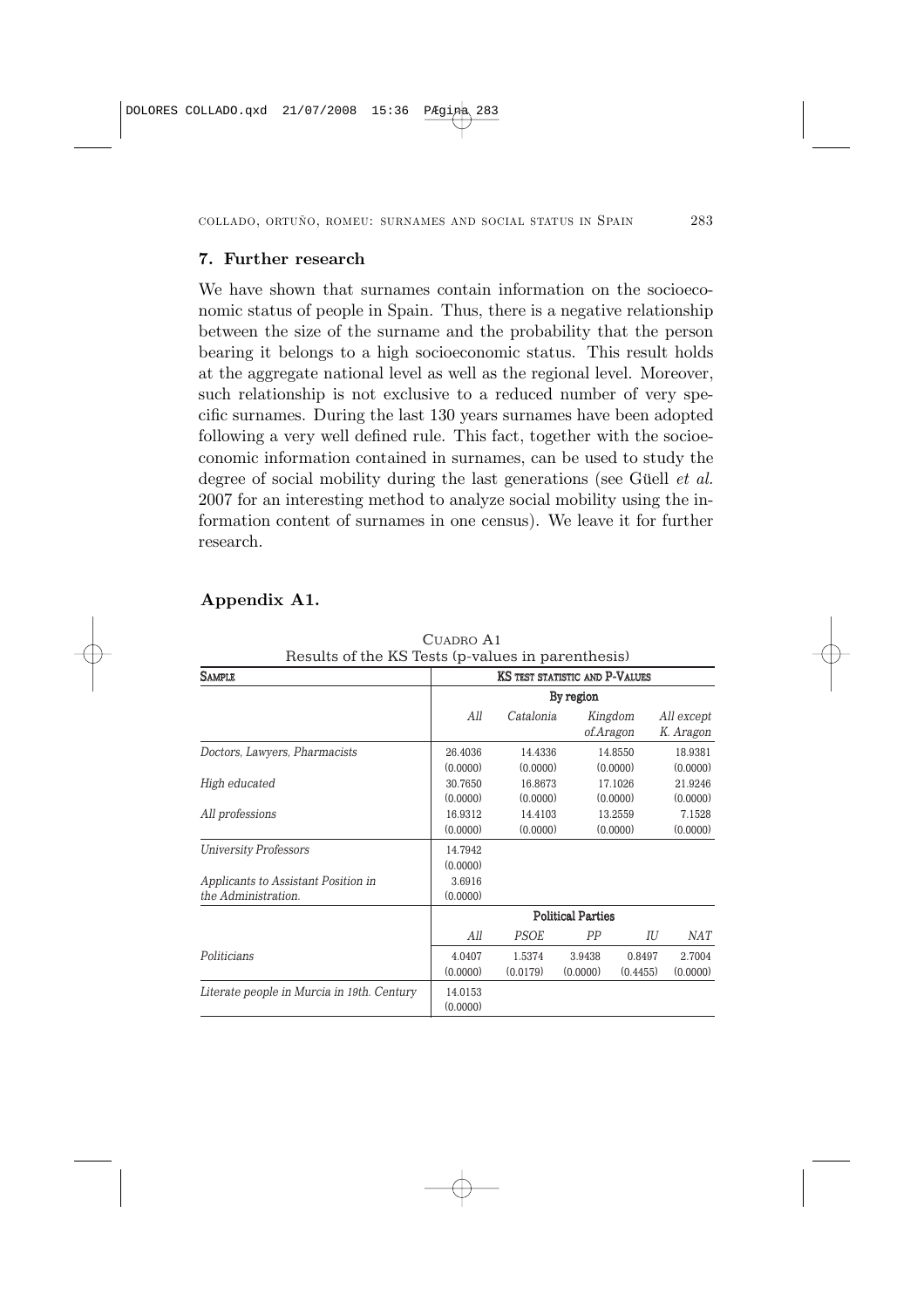

### Appendix A2. Graphical Tests for Selected Professions in different regions

### Appendix A3. A note on the KS Test

We first normalize the variable "size" so that its support is the [0,1] interval. I.e. we define the variable  $\varsigma = s/S$ , where s is the original size and  $S$  is the maximum size in the population. The distribution function of  $\varsigma$  then is

$$
F_{\varsigma}\left(\varsigma\right)=F\left(S_{\varsigma}\right)=\sum_{j=1}^{\left[S_{\varsigma}\right]}q_{j} \text{ and } \hat{F}_{\varsigma}\left(\varsigma\right)=\frac{1}{H}\sum_{h}I_{\left\{\frac{s_{h}^{i}}{S}\leq\varsigma\right\}}.
$$

Then, we can rewrite the KS test statistic  $L_H$  in terms of the  $\varsigma$  as:

$$
L_H = \sup_{\varsigma \in [0,1]} \sqrt{H} \left| \hat{F}_{\varsigma}(\varsigma) - F_{\varsigma}(\varsigma) \right|.
$$

As shown in Billingsley (1999), the empirical process  $L_H$  weakly converges to the process sup  $\varsigma \in [0,1]$  $\begin{vmatrix} W_{F(\varsigma)}^0 \end{vmatrix}$  $\begin{array}{l}\n\text{where } W^0(\cdot) \text{ is the standard Brown-}\n\end{array}$ ian bridge. Now, say  $\varsigma_1, ..., \varsigma_M$  the (normalized) discontinuity points of  $F(\cdot)$ . It is immediate to see that finding the supremum of  $\overline{\phantom{a}}$  $W_F^0$  $\tilde{F}(\varsigma)$  $\overline{\phantom{a}}$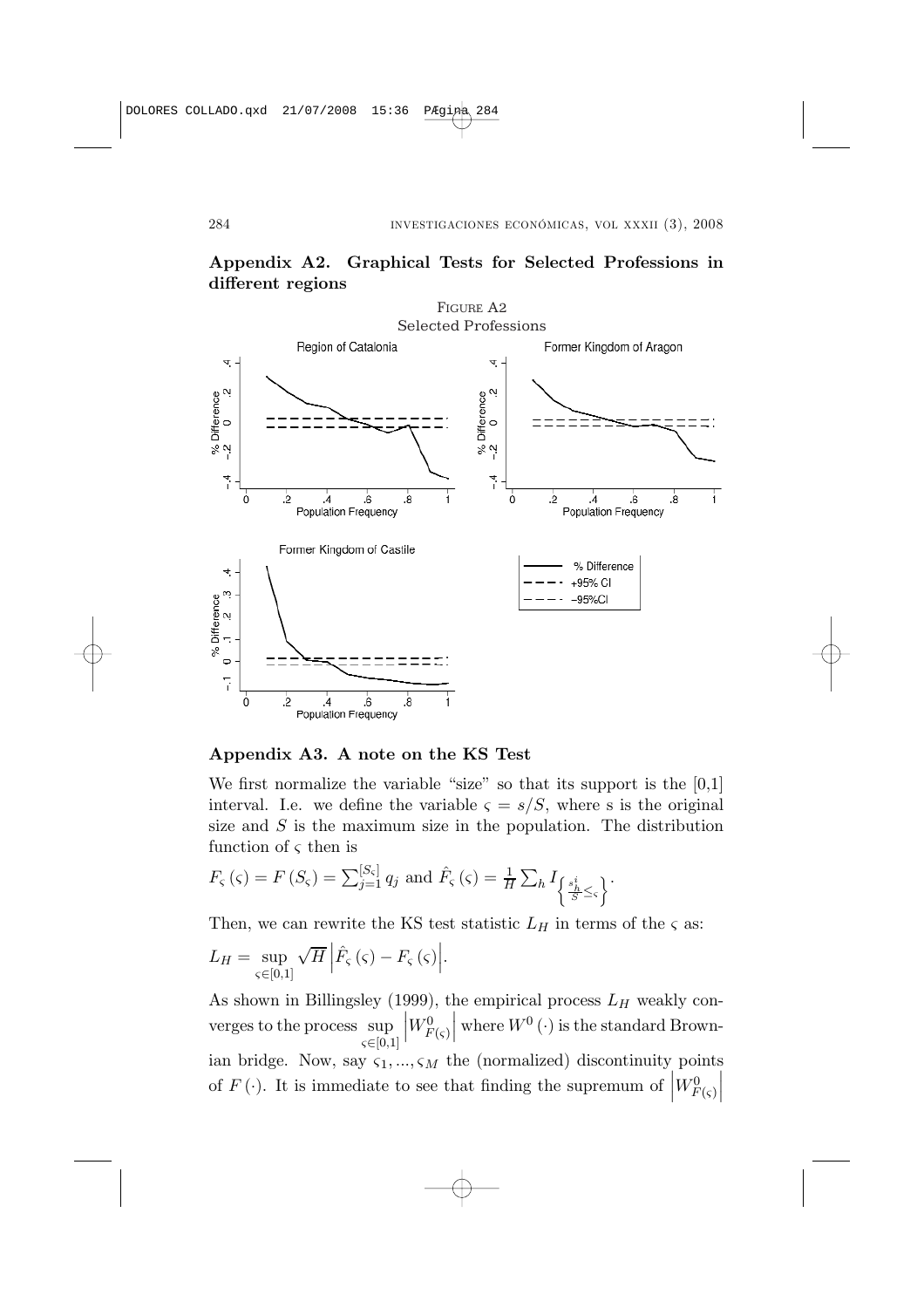on  $\varsigma \in [0,1]$  is equivalent to search for a maximum of the sequence  $W^0_{F(\varsigma 1)}$  $\left| \begin{array}{c} 0, -1 \\ \ldots \end{array} \right| W_{F(\varsigma_M)}^0$  $\vert$ .

Thus, in order to find the asymptotic critical values of  $L_H$  we carry out the following steps:

- 1. Get a draw from a standard Brownian motion process  $W(\cdot)$  by simulating a random walk along a grid with random normal increments of very small variance.
- 2. Linearly transform the Brownian motion with  $W^0(\varsigma) = W(\varsigma)$   $\zeta W(1)$  to get a Brownian bridge.
- 3. Compute the absolute value of the Brownian bridge at the points  $\varsigma_1, ..., \varsigma_M$  and take the supremum.
- 4. Keep the supremum and go back to 1 until the desired number of iterations, which in our case was constant and equal to 10,000.

Finally, it is important to note the following:

- a) The discretization of the limiting process detailed above would not be necessary in practice if the jumps of the distribution were sufficiently small. Given the big number of surnames in the population, the jumps of the distribution are indeed rather small for most of them, except for the upper tail of the distribution i.e., the most common surnames. For example, the surname Garcia has a frequency of around 3.5% of the population. Nevertheless, the discrepancy between the critical values of the continuous and discretized limiting distributions of the empirical process were found to be very small in practice.
- b) Since  $W_{F(\varsigma)}^0$  is a discretization of the standard Brownian bridge at the points  $\varsigma_1, ..., \varsigma_M$ , it turns out that the supremum of its absolute value must always be equal or lie below the supremum ¯ absolute value must always be equal or lie below the supremum<br>of  $|W_{\varsigma}^{0}|$  for any realization. Therefore, the critical values from the standard KS test tables are conservative in the sense that one can safely reject using these tables.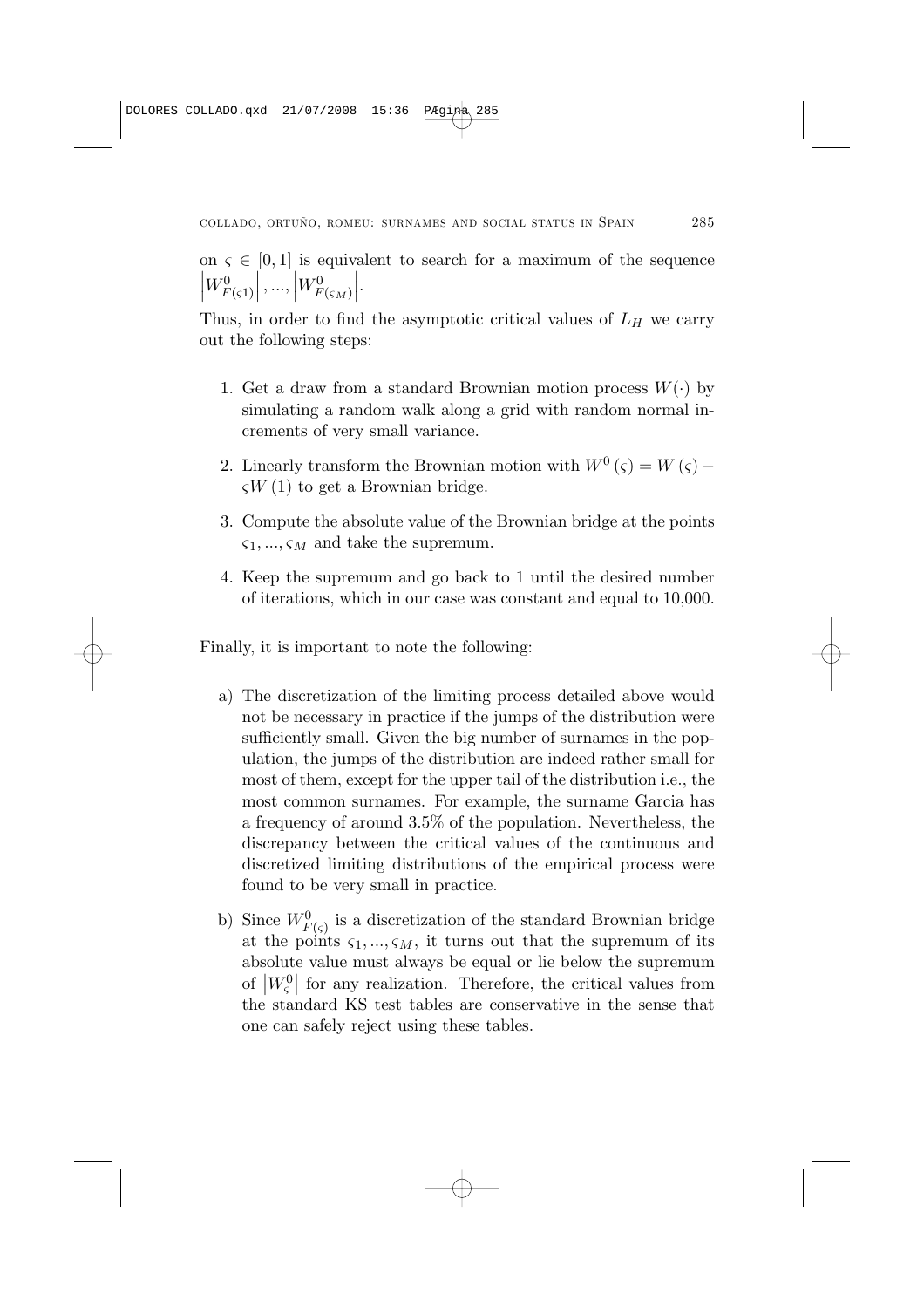#### References

- Bagüés, M. (2004): "¿Qué determina el éxito en unas oposiciones?", mimeo.
- Billingsley, P. (1999): "Convergence of probability measures", in Willey Series in Probability and Mathematical Statistics, John Willey and Sons, New York.
- Colantonio, S.E., Lasker, G.W., Kaplan, B.A. and V. Fuster (2003): "Use of surname models in human population biology: A review of recent developments", Human Biology, 75, 6, pp. 785-807.
- Collado, M.D., Ortuño-Ortín, I. and A. Romeu, (2006): "Vertical transmission of consumption behavior and the distribution of surnames", IVIE WP-AD 2006-09.
- Einav, L. and L. Yariv (2006): "What's in a surname? The effects of surname initials on academic success", Journal of Economic Perspectives 20, pp. 175-188.
- Fauré, R., Ribes, M. and A. García (2001), Diccionario de apellidos españoles, Espasa, Madrid.
- Fryer, R.G., Jr. and S. D. Levitt (2004): "The causes and consequences of distinctively Black Names", Quarterly Journal of Economics 119, pp. 767-805.
- Güell, M., Rodríguez Mora, J.V. and C. Telmer (2007): "Intergenerational mobility and the informative content of surnames", CEPR Discussion Paper 6316, June 2007. Available at www.cepr.org/pubs/dps/DP6316.asp.
- Goldin, C. and M. Shim (2004): "Making a name: Women's surnames at marriage and beyond", Journal of Economic Perspectives 18, pp. 143- 160.
- Holloway, S.M. and J.A. Sofaer (1992): "Coefficients of relationship by isonomy among registrations for five common cancers in scottish males", Journal of Epidemiology and Community Health 46, pp. 368-372.
- Jobling, M.A. (2001): "In the name of the father: surnames and genetics", Trends in genetics 17, pp. 353-57.
- Lasker, G.W. (1985), Surnames and Genetic Structure, Cambridge University Press, New York.
- OECD (2002), Trends in International Migration, Publications Service, Paris.
- Salazar-Acha, J. (1991), Génesis y evolución histórica del apellido en España, Real Academia Matritense de Heráldica y Genealogía, Madrid.
- Shorack, G.R. and J.A. Wellner (1986): "Empirical processes with applications to statistics", in Willey Series in Probability and Mathematical Statistics, John Willey and Sons, New York.